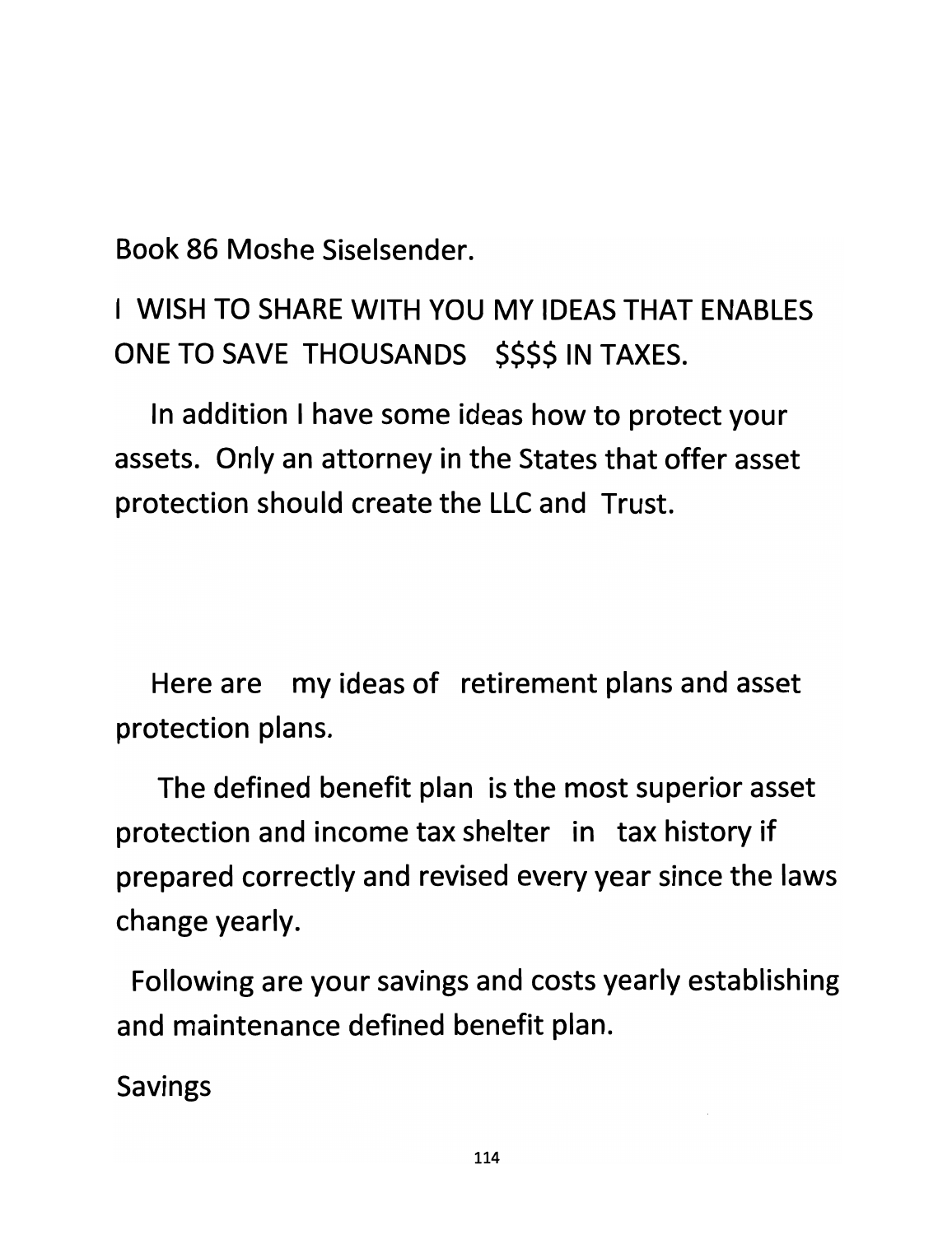*[1] What ever amount you deposit into defined benefit plan you save half in taxes.*

*If you close on the rental property building and place it in the name of the defined benefit plan 1/2 of the cost is a saving of taxes.*

*For example the cost let us say is*

*50,000,. Xl/2=25,000, saving against income taxes on your personal return.*

*If the contribution is 100,000, you save 50,000.*

*If the contribution is 400,000 you save 200,000.*

*[2] I do not know the taxes you pay to Federal different states and foreign governments where you do business.*

*However I can safely state that the taxes you pay will be cut drastically if you establish a defined benefit plan.*

*If you already have retirement plans in place let me review your plans and offer my thoughts how you can improve. The laws change every few months.*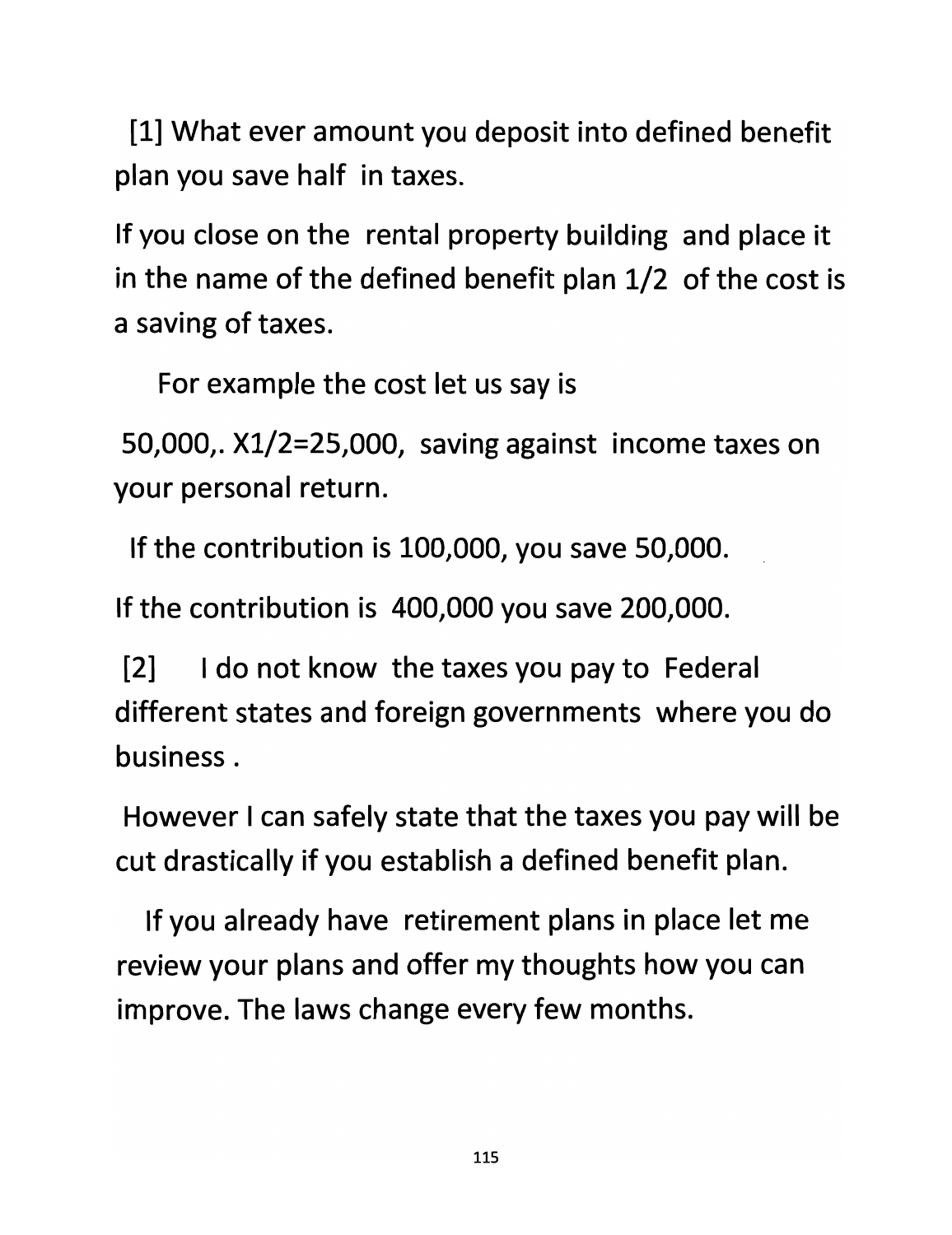*Let us say you pay taxes federal and State taxes 200,000 or 400,000 .With the plan we may be able to slash thousands of dollars.*

*I can not tell you HOW MUCH unless I see your plans and the amount you pay in taxes, to IRS DIFFERENT STATES AND FOREIGN GOVERNMENTS.*

# *It all depends the amount of your tax and the size the*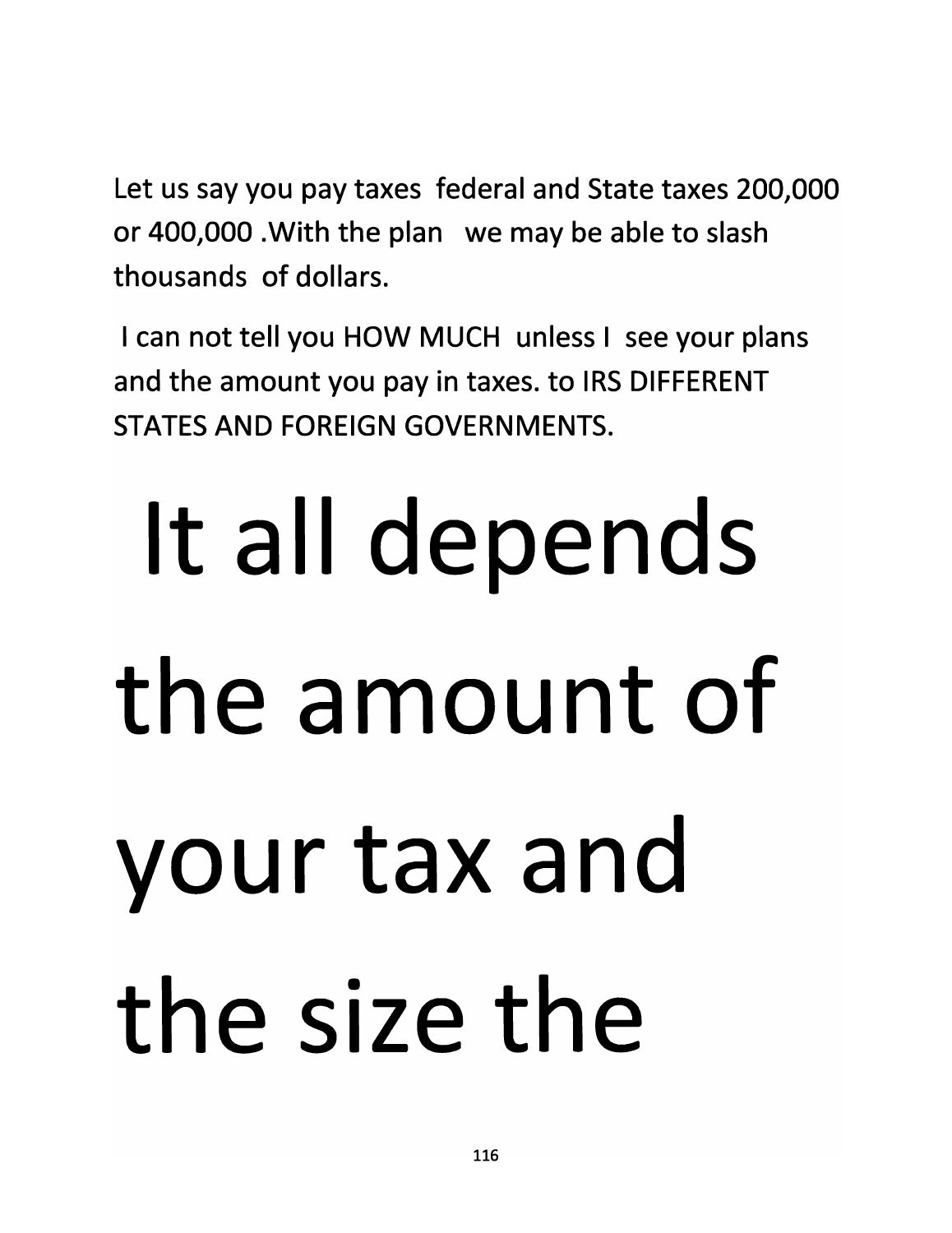# *amount of the pension contribution to offset the tax.*

*Let us say you save 100,000 that you pay on taxes.*

*[3] You then invest the 100,000 saved from taxes in real estate OR OTHER INVESTMENTS IN THE NAME OF THE RETIREMENT PLAN.*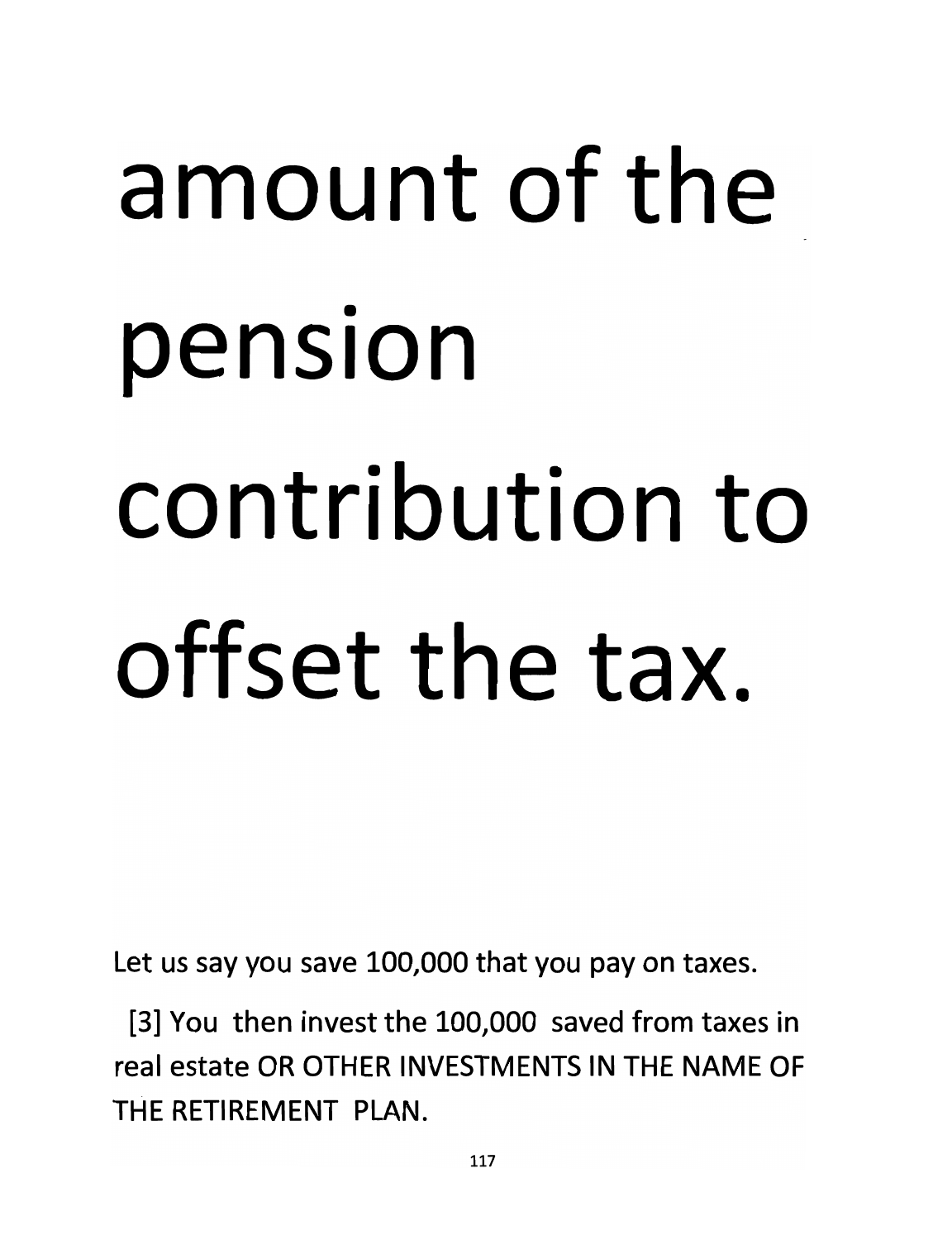*[4] Or else you use the 100,000,000 saved from taxes to finance another year defined benefit plan.*

*[5] The money in the Defined Benefit Plan is protected from all creditors. No creditor can ever touch the money. It is known as the anti alienation clause. The protection does not cover you if you owe taxes.*

*[6] The first April 15 after you reach age 701/2 you must withdraw a minimum distribution . This represents a sum of money calculated by a table that takes the total of your assets money and real estate and divides this number by an other number that actuarial estimates the remaining life span of you and your wife. For example let us say you have 35,000,000 in your plan. You re age 72 and YOUR WIFE is age 62 [I am assuming that is her age as an example ]. The table states that you divide the 35,000,000 by 25.6 =1,367,188*

*If YOUR WIFE IS age 67 when you are age 72 you divide the 35,000,000 by 22.5= 1,555,556.*

*If YOUR WIFE IS age 69 when you are age72 you divide 35,000,000 by 21.4 =1,635,514.*

*118*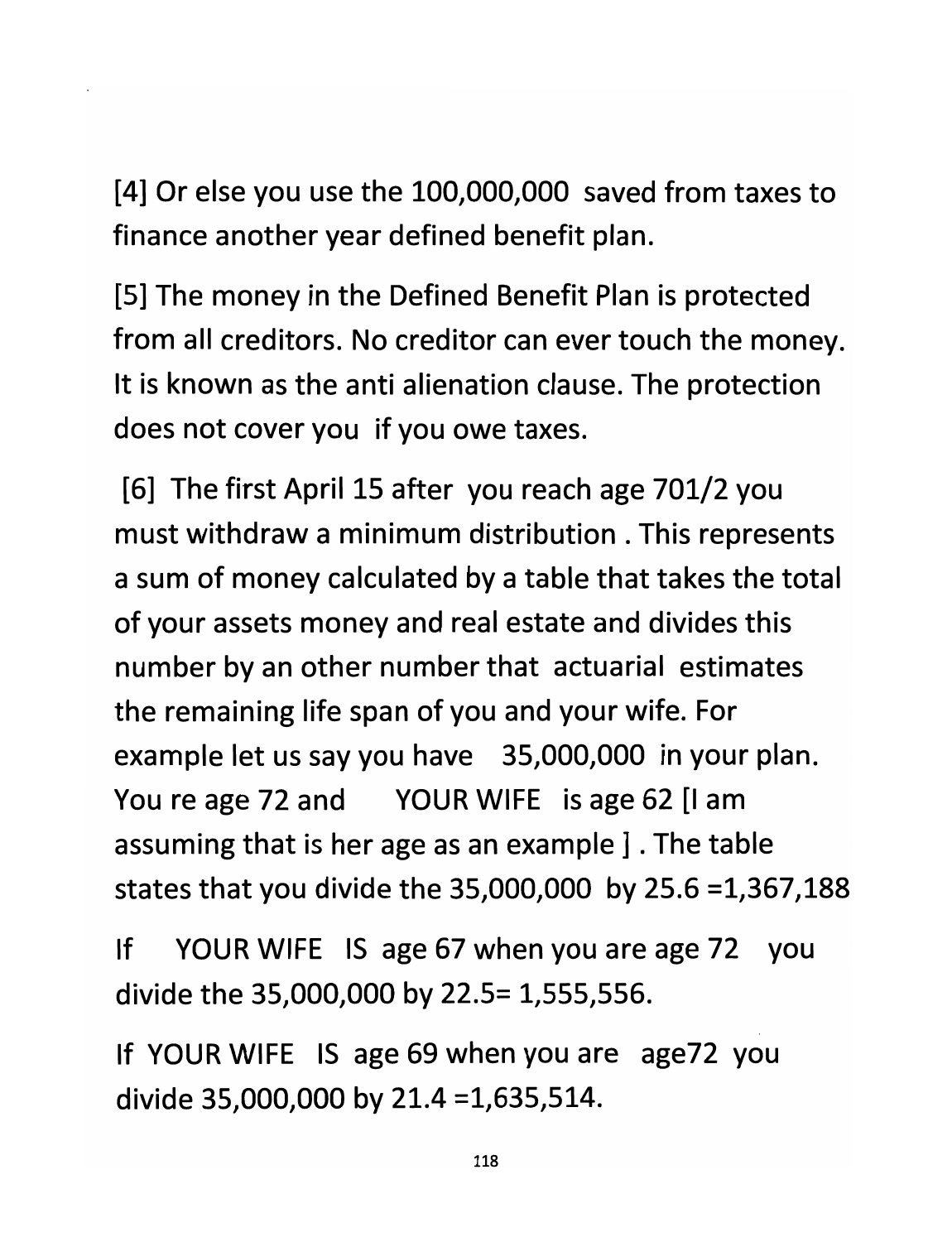#### *I JUST AM USING THESE AMOUNTS AS AN ILLUSTRATION.*

*If you do not have such net worth. You certainly deserve to have this sum.*

*These amounts must be declared as income. However you still will be making a contribution to your defined benefit plan You will be contributing more money than you must declare as income. Thus the amount you must declare as income will be washed out. It will cost you zero ziltch.*

*[7] If you choose not to retire YOU NEVER HAVE TO PAY TAXES ON THE MONEY IN YOUR DEFINED BENEFIT PLAN other than the minimum contribution mentioned in [6].*

*[8] You must cover all employees wherever they work in any of your businesses. Let us say that the defined benefit is in the name of XYZ III. You must still cover your employees at XYZIIV .and xyz IIVI*

*[9] However you only cover those employees who have worked 1000 hours or more for the whole year.*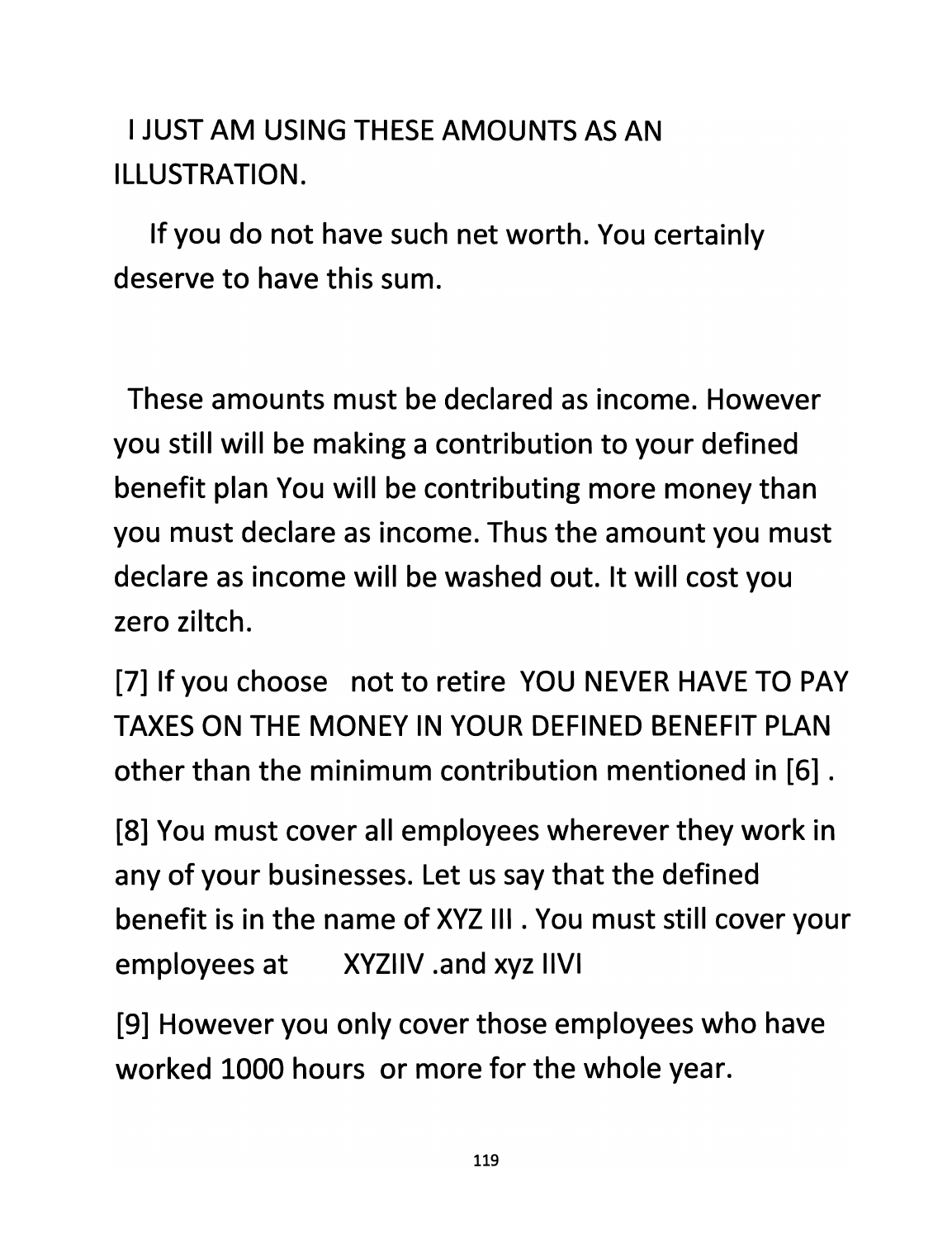*[10] An employee must have worked with you for 3 years in order to vest. Vesting means that the employee retains an equity in the money you set aside in his or her name.*

*Let us say you have to pu<sup>t</sup> aside 5,000 for an employee in the year 2017*

| Year                    | % vested     | <b>\$amount vested</b> |  |
|-------------------------|--------------|------------------------|--|
| $\mathbf 1$             | 0            | 0                      |  |
| $\overline{2}$          | 0            | 0                      |  |
| $\overline{\mathbf{3}}$ | 0            | O                      |  |
| $\overline{\mathbf{4}}$ | 33.3         | 1,665.                 |  |
| 5                       | 33.3         | 1,665                  |  |
| 6                       | 33.4         | 1,670                  |  |
|                         |              |                        |  |
|                         | <b>Total</b> | 5,000                  |  |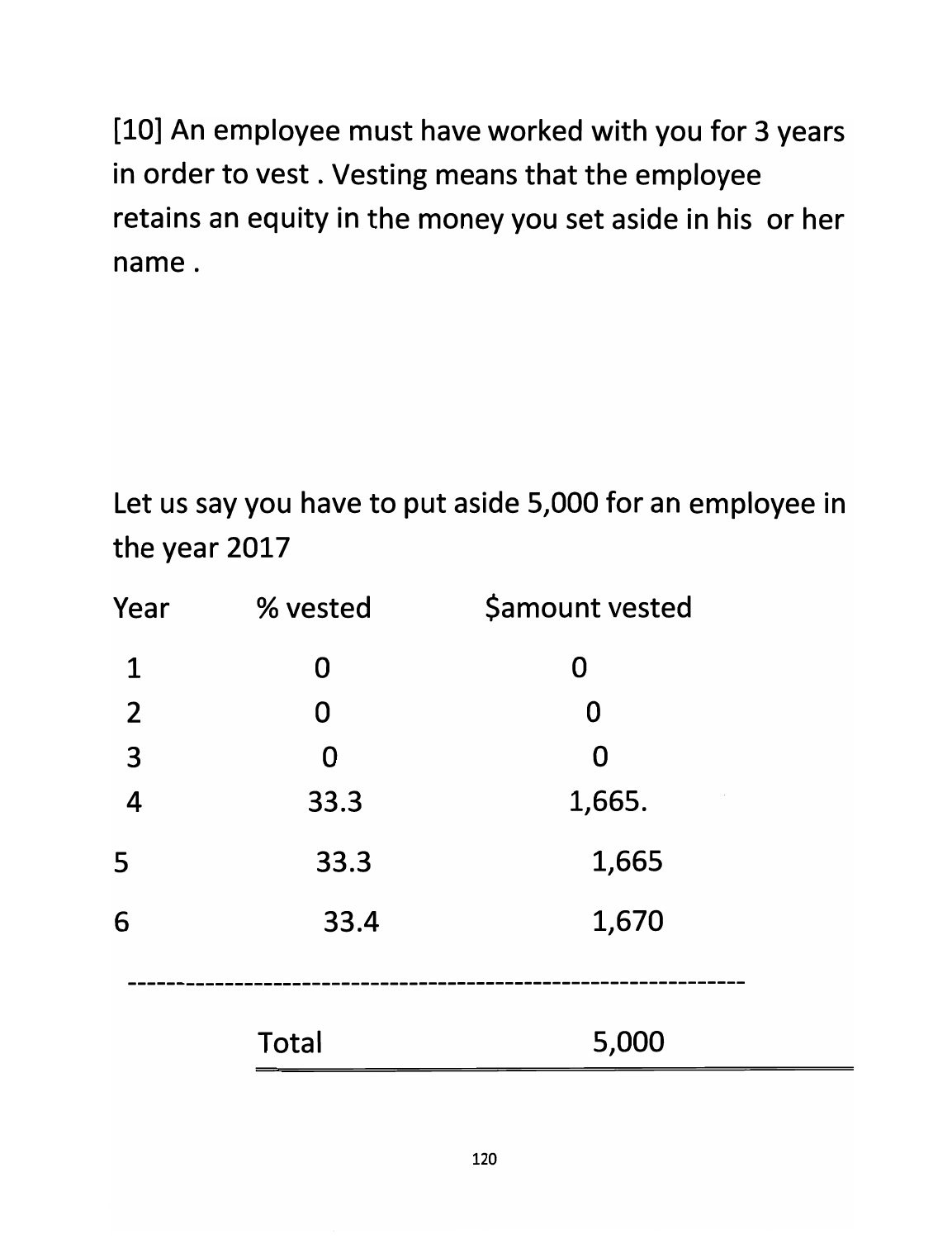*The same happens for each other year that you have to make a contribution for this or other employees.*

*[11] The amount of your contribution for other employees is controlled by integrating with social security that you presently pay for your employees. The integration is done by an actuary. A critical factor is the age of the employee . The younger the less amount you have to set aside .*

*[12] Iwant you to send me*

*[a] list of your employees*

*[b] their ages*

*[c] date of hire*

*[d] salary currently earned*

*[e] average number of hours worked each week.*

*I will have my actuary figure out the amount you must put aside .*

*[13] The amount you set aside is a 50% deduction Thus if you set aside 100,000,000 you pay Vi less taxes= 50,000,000*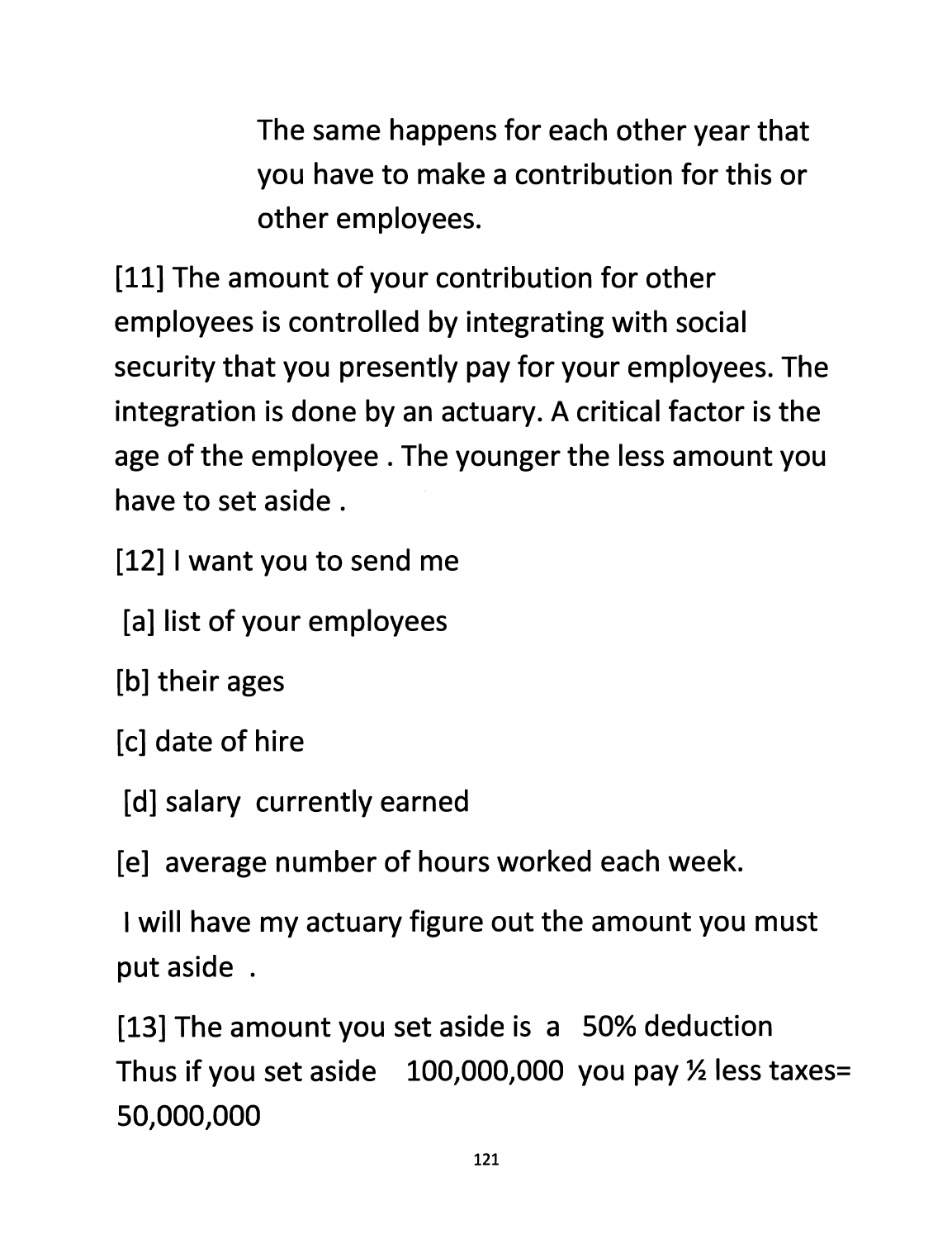*[14] my fee to set up the plan is negotiable..*

*[15] you may very well have an actuary in your companies, Otherwise I will get you one.*

*[16] The plan must be redone each year to ensure it is keeping up with the changed code and regulations. My fee is negotiable..*

*[17] This means that your get a 50% tax deduction of what ever you pay me.. Your real out of pocket expense is 50% what ever you pay me.*

*[18] These fees are ,of course, in addition to the fees you pay your accountant to do your taxes .*

*[19] The fee to do estate planning for you so your wife and children to pay least amount of Estate taxes is also negotiable. Since the laws change each year the fee each Yearly fee is negotiable..*

*[20] I am going to state the exclusions for IRS FOR ESTATE TAX GIFT TAXES AND GENERATION SKIPPING*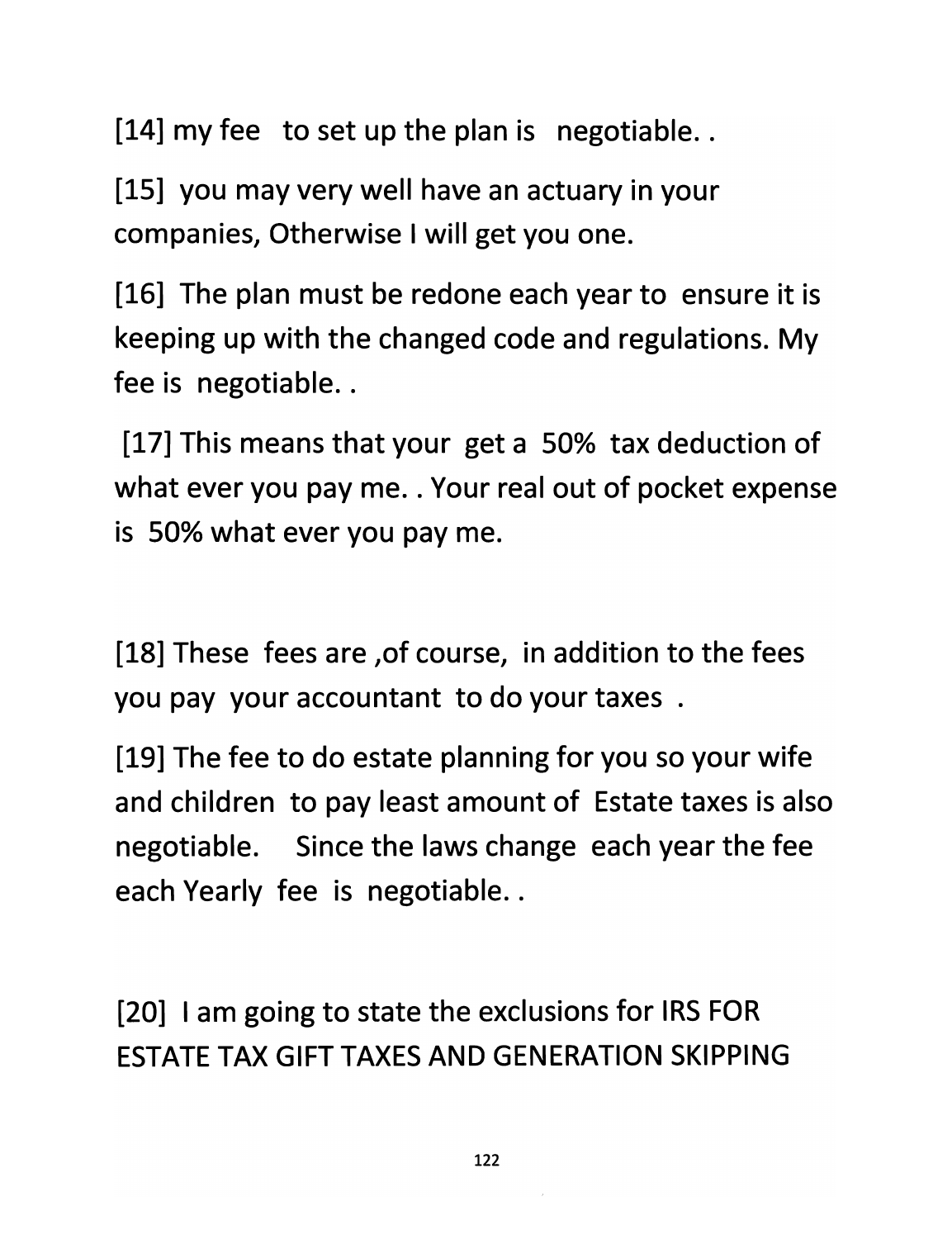*TAX . THERE EXISTS ONLY ONE SUM FOR EVERYTHING. WHAT EVER YOU USE FOR ONE TAX IS SUBTRACTED FROM THE OTHER. HOWEVER EACH SPOUSE GETS THE FULL OVER 5 MILLION EXCLUSION. IT MAKES SENSE TO DIVIDE UP THE ASSETS IN HALF FOR EACH SPOUSE SO EACH SPOUSE CAN CLAIM AN EXCLUSION OF OVER 5 MILLION DOLLARS. When one spouse dies and their estate is less than the maximum exclusion the balance carries over and is added on to the exclusion amount of the surviving spouse. The surviving spouse can then use the carryover to offset gift taxes. In the contingency the surviving spouse remarries and the second spouse dies their balance over the amount of the maximum exclusion again is added on to the exclusion of the surviving spouse. If the surviving spouse does not use the balance of the first spouse to die then they can only use the balance of the last spouse to die. They can not add together the balances of both spouses.*

*[a] Internal Revenue Service*

*There exists an exclusion of 5,450,000 for the year 2016*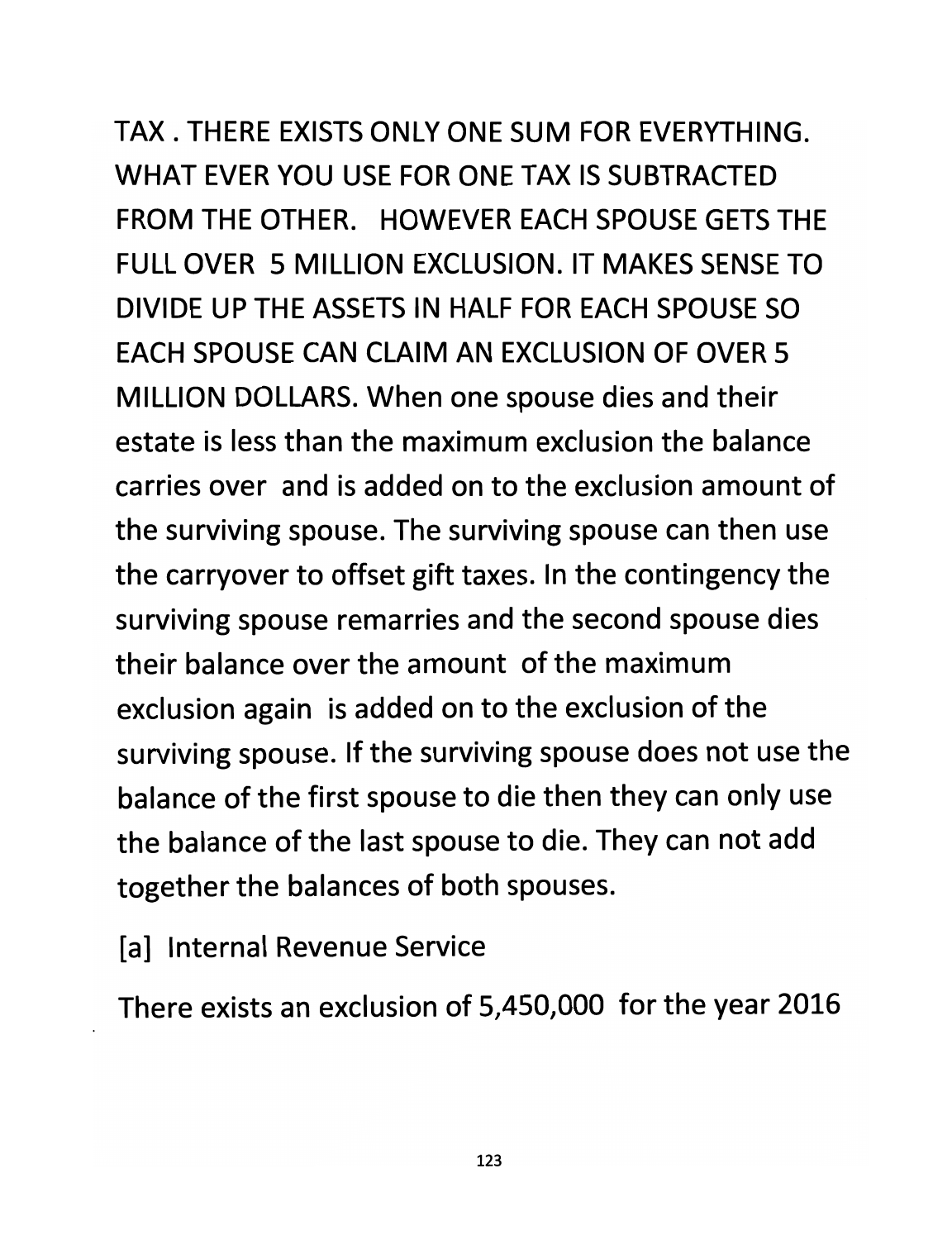### You must have estate tax planning.

*There exist a number of States that have no estate taxes. It may not be a bad idea to establish your legal residence in one of these states like Alaska Nevada Florida South Dakoda Wyoming . There may be additional States.*

*On the other hand there exists a fresh breath with*

*N.Y. State.*

*[b] New York State*

*There exists an exclusion of*

*4,187,500 for year*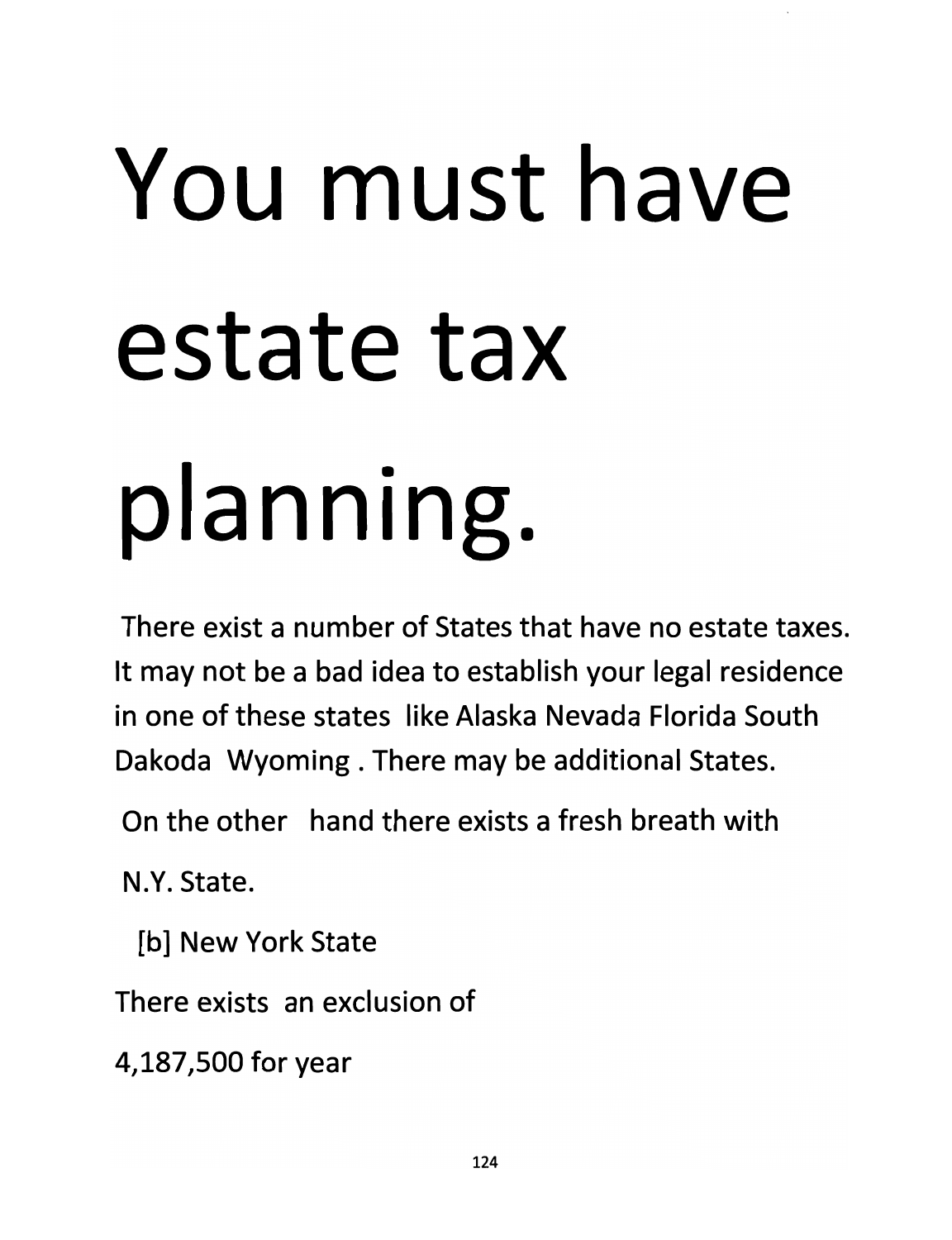*April 01,2016 to March 31,2017.*

*[c] Then an exclusion of 5,250,000*

*April 01,2017-to December 31,2018*

*[d] Then an exclusion of 5,000,000 plus an annual cost of living adjustment*

*Beginning January 01,2019 and forward.*

*[21] Ido not know if you fall in the category that your estate is over 5,000,000.*

*IF YOUR ESTATE IS PRESENTLY OR IT WILL BE MORE THAN THE EXCLUDABLE AMOUNTS FOR Federal AND State taxes YOU MUST HAVE ESTATE TAX PLANNING . ESTATE TAX LAWS AND INCOME TAX LAWS CHANGE EVERY YEAR. EVEN IF YOU PRESENTLY HAVE AN ESTATE TAX PLAN IT MUST BE REDONE EACH YEAR.*

*AFTER THE PENSION PLAN IS CREATED YOU MUST USE AN ACTUARY TO DO YEARLY FILINGS*

*Cost - You must inquire .*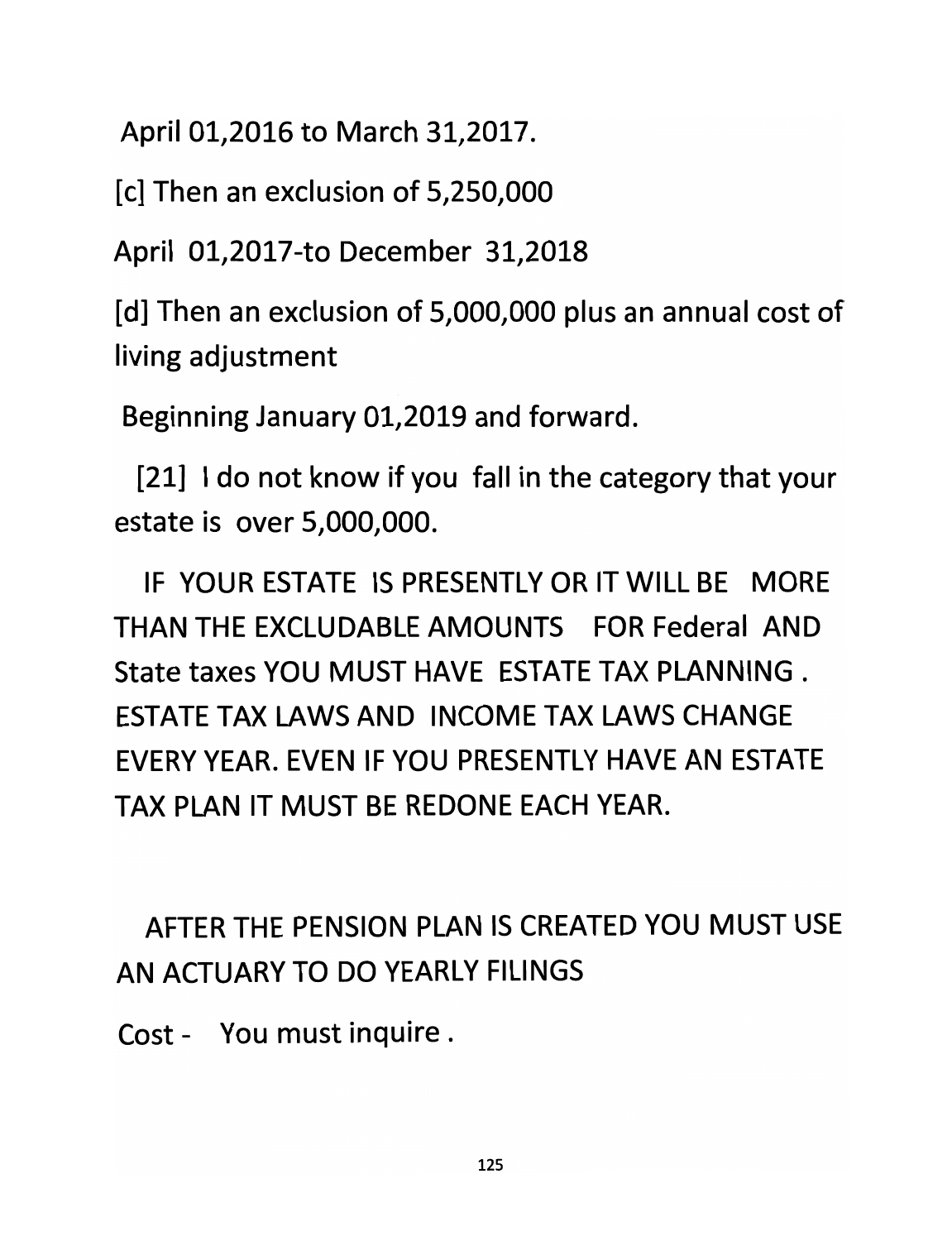*THE TRUST AND AN LLC IS CREATED BY AN NEVADA ATTORNEY*

*THE LAWS OF TRUSTS AND LLC s change every year or two. THE TRUST AND LLC MAY HAVE TO BE REDONE .1 DO NOT KNOW WHAT THE COST IS.*

#### You can not sleep. When you wake up it will be too late.

*I AM NOT AN ATTORNEY NOR AN ACTUARY*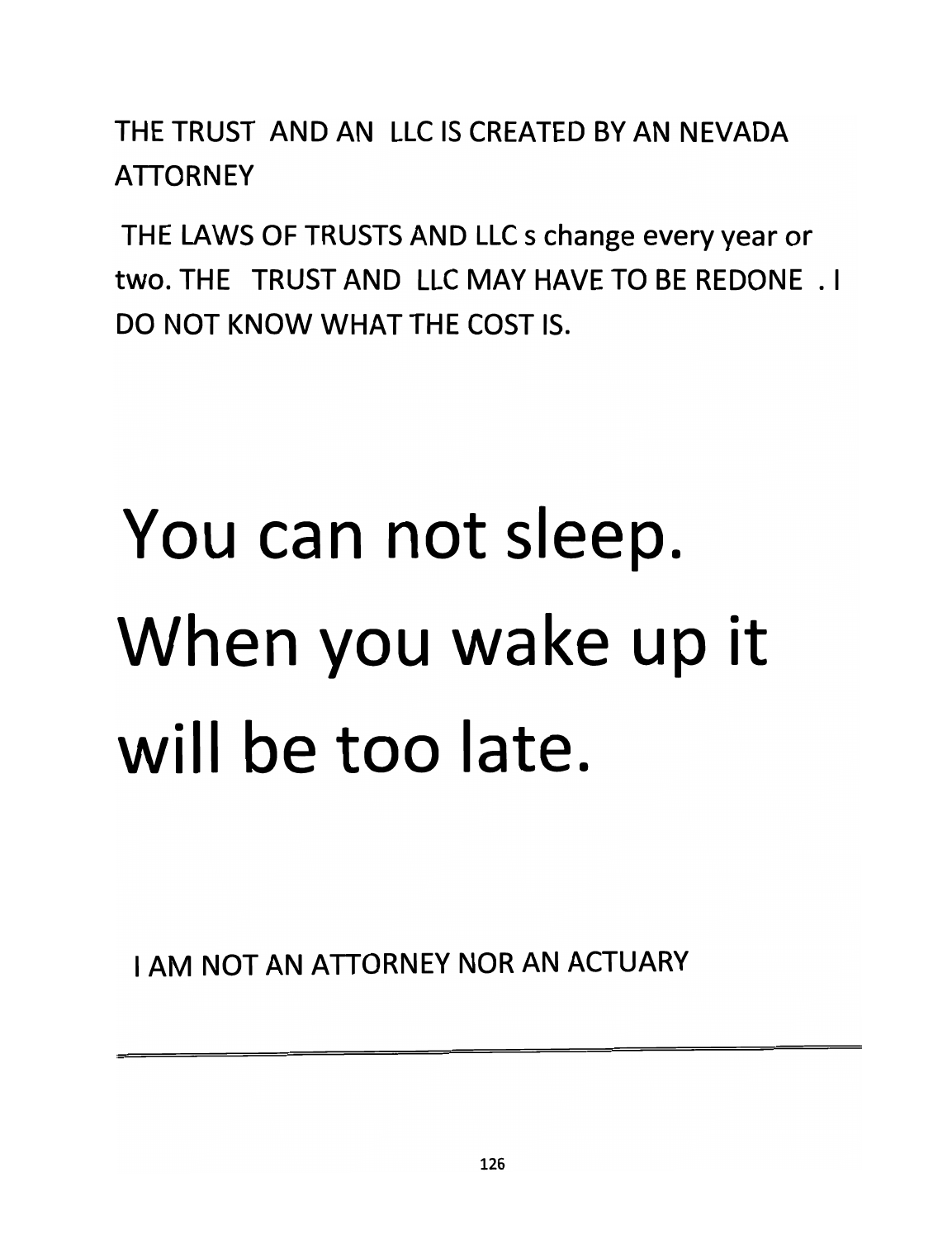*That means that in addition to pay the one who creates the defined benefit plan and your estate tax savings plan you must pay an attorney for creating the trust for estate planning. Not all attorneys who create trusts are experts to know all the loopholes that will stand up to scrutiny. There exist very few people who are experts and are honest. They represent an endangered specie. ! NMTHE BUYER BEWARE!!!*

*The same trust set up in Nevada CAN also be an asset protection trust.*

*[23] What ever amount you pay creator of the defined benefit plan the actuary and the attorneys are 100% deductible. You are in the 50% bracket. What you really pay from your own pocket is 50% what you payout.*

*Would you not have had these costs you would have paid income taxes half of what you pay out.*

*The same applies what you pay the yearly fees to re*

*do the trusts and the estates what you pay to the actuary and to the Nevada attorney.*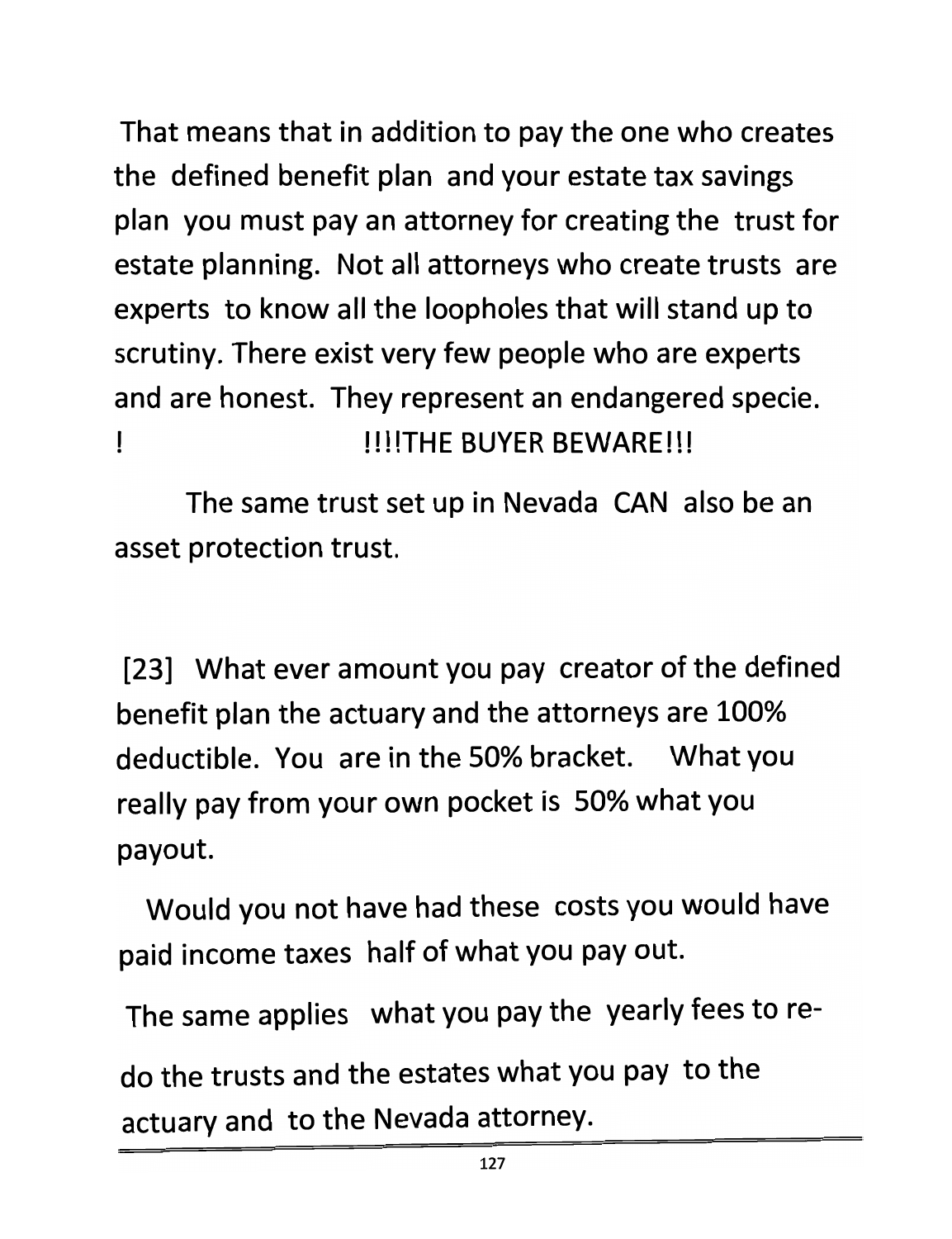*THE SAME APPLIES WHAT YOU PAY TO SET UP THE TRUST.*

*I am writing you now a lengthy letter explaining what boundaries exist. How much protection there really is.*

*Irecommend you use a trust for asset protection. With out a trust you definitely are vulnerable. I do not know what your net worth is. IT IS NOT MY BUSINESS. The fact that you have over XYZ dollars makes you a target for a million sharks. There exist attorneys who make a living just in targeting people like you. As you will read in this paper an asset protection trust is not a 100% guarantee . There exist many weaknesses . However, you are ahead of the game if you have a trust protecting your assets.*

*What ever the cost it is not worse than the fire auto house insurance that you pay for.*

*Asset protection is an other insurance policy. Hopefully you shall never have a fire or an accident and not use the insurance. The same is true with the asset protection.*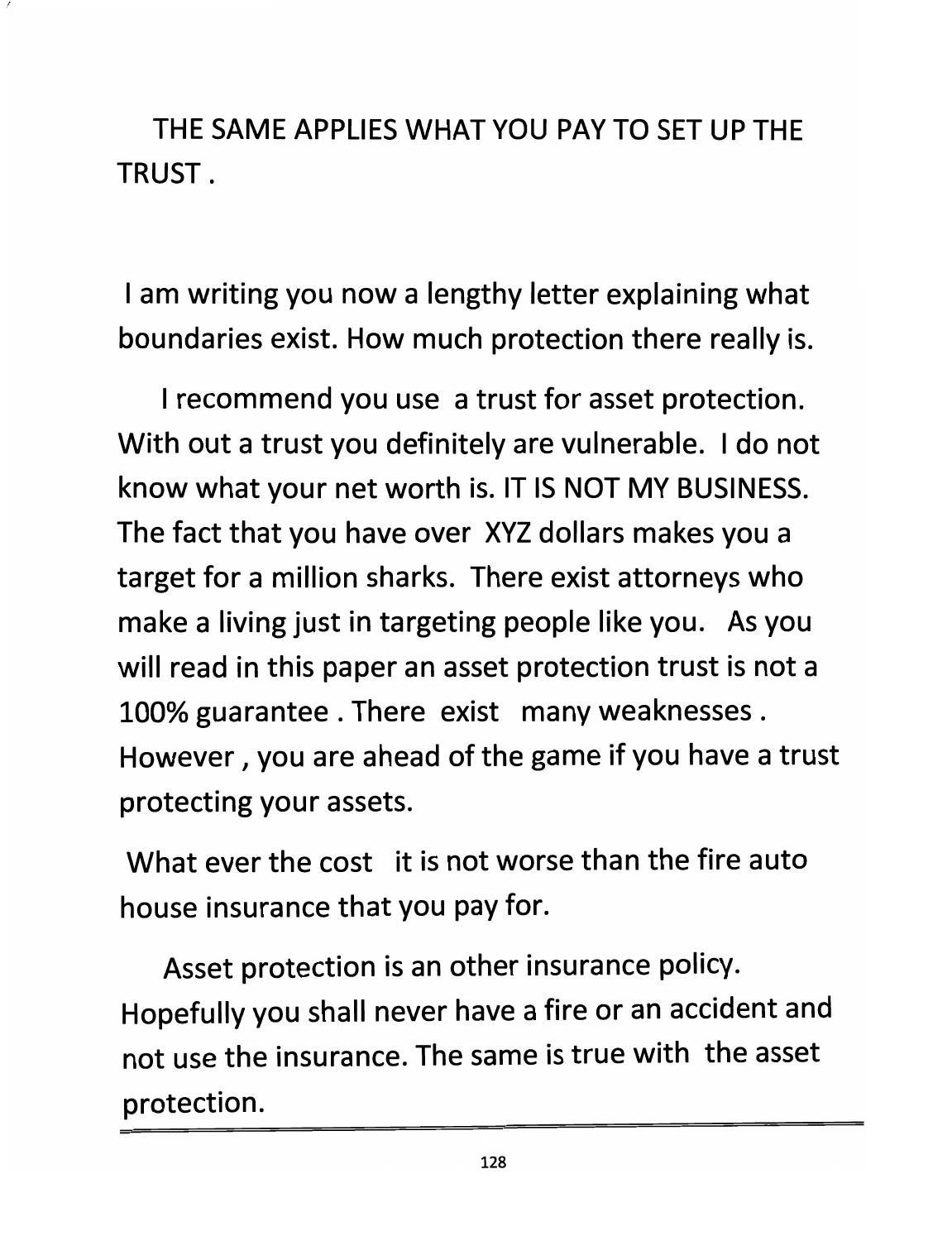#### *It is better to be over careful than sorry later.*

### One of the cardinal lessons I learned in my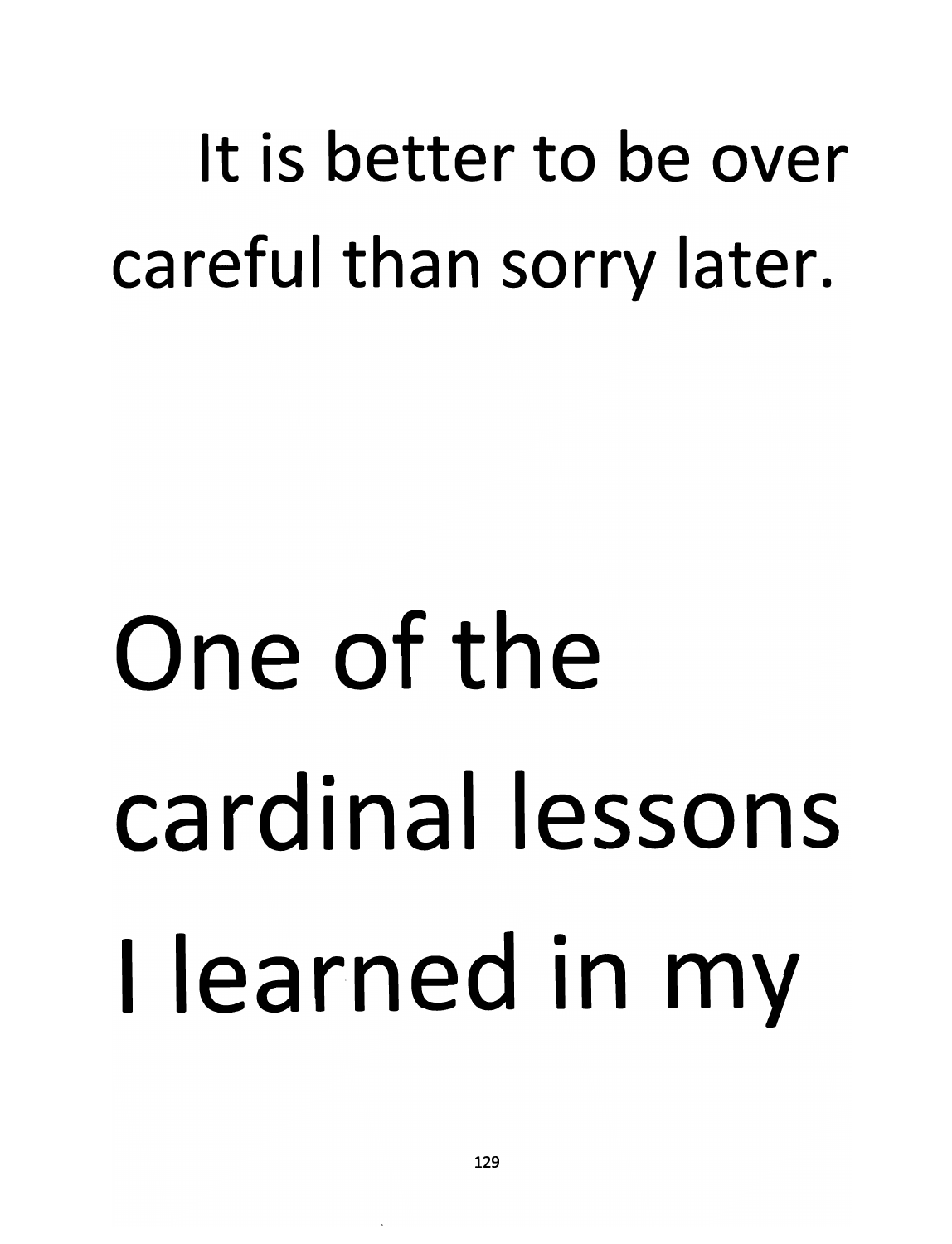# life is the following: If you want to ive <sup>a</sup> long life with out problems you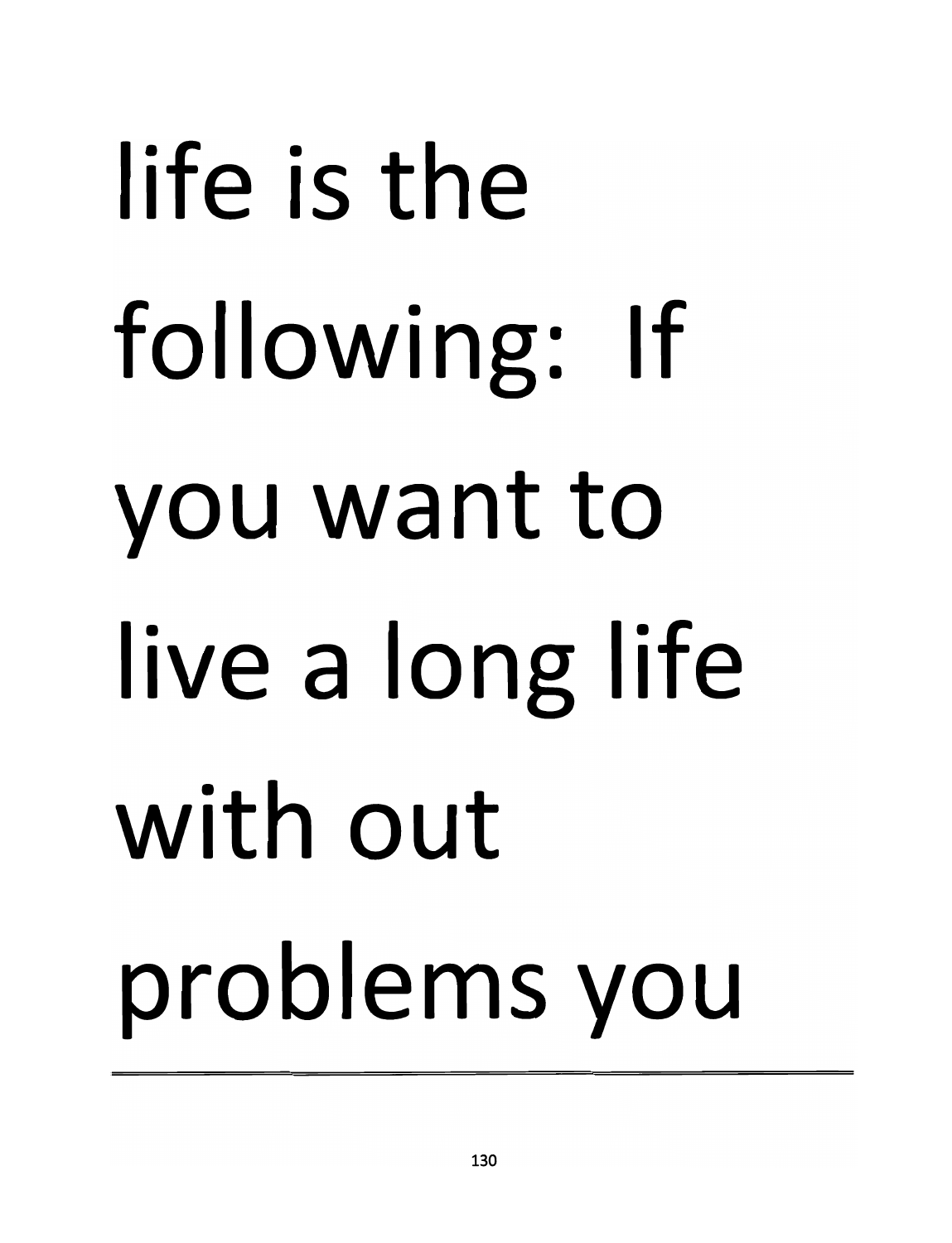# *Must anticipate problems and protect against them . you must never be surprised. All*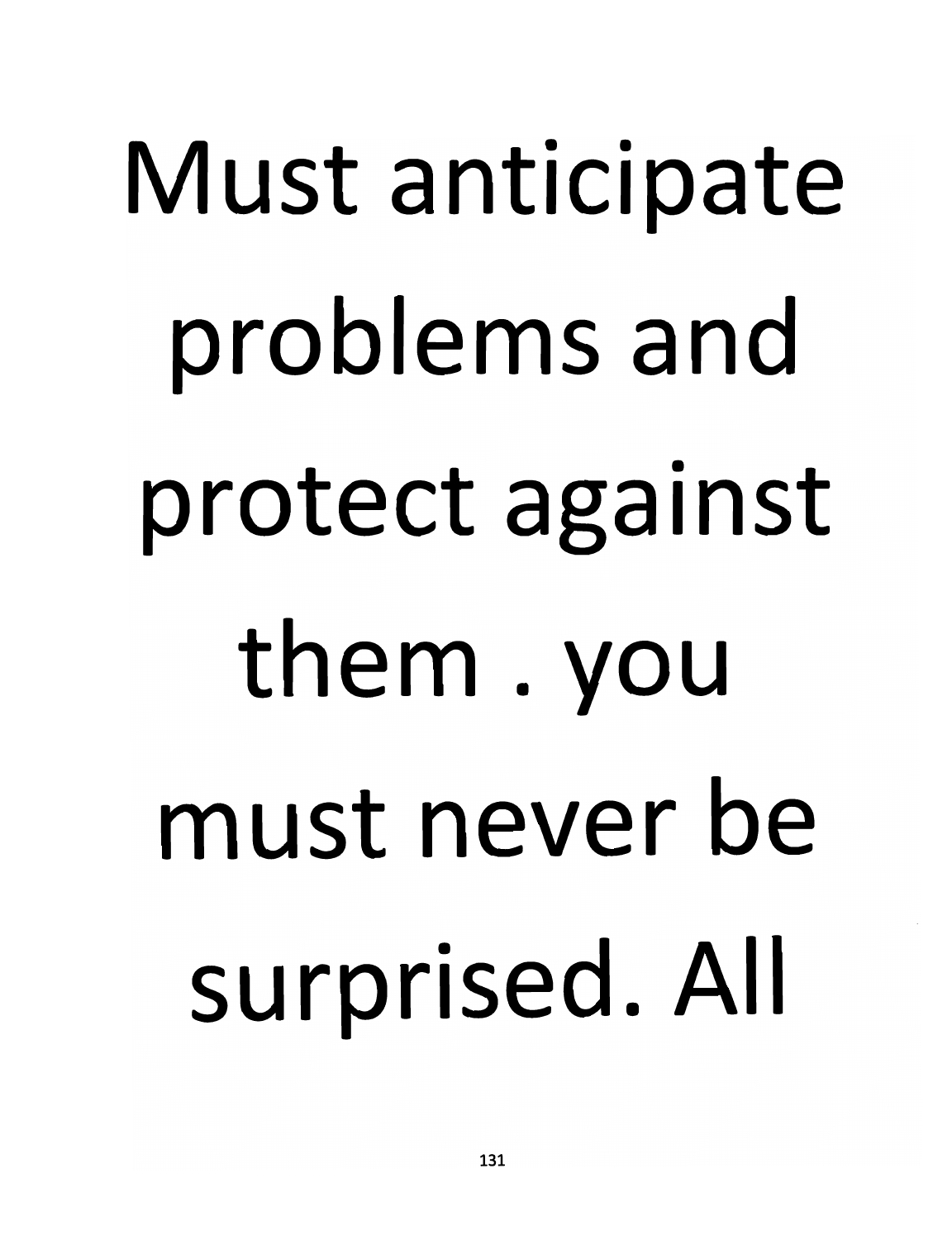# the tragedies in history occurred because people were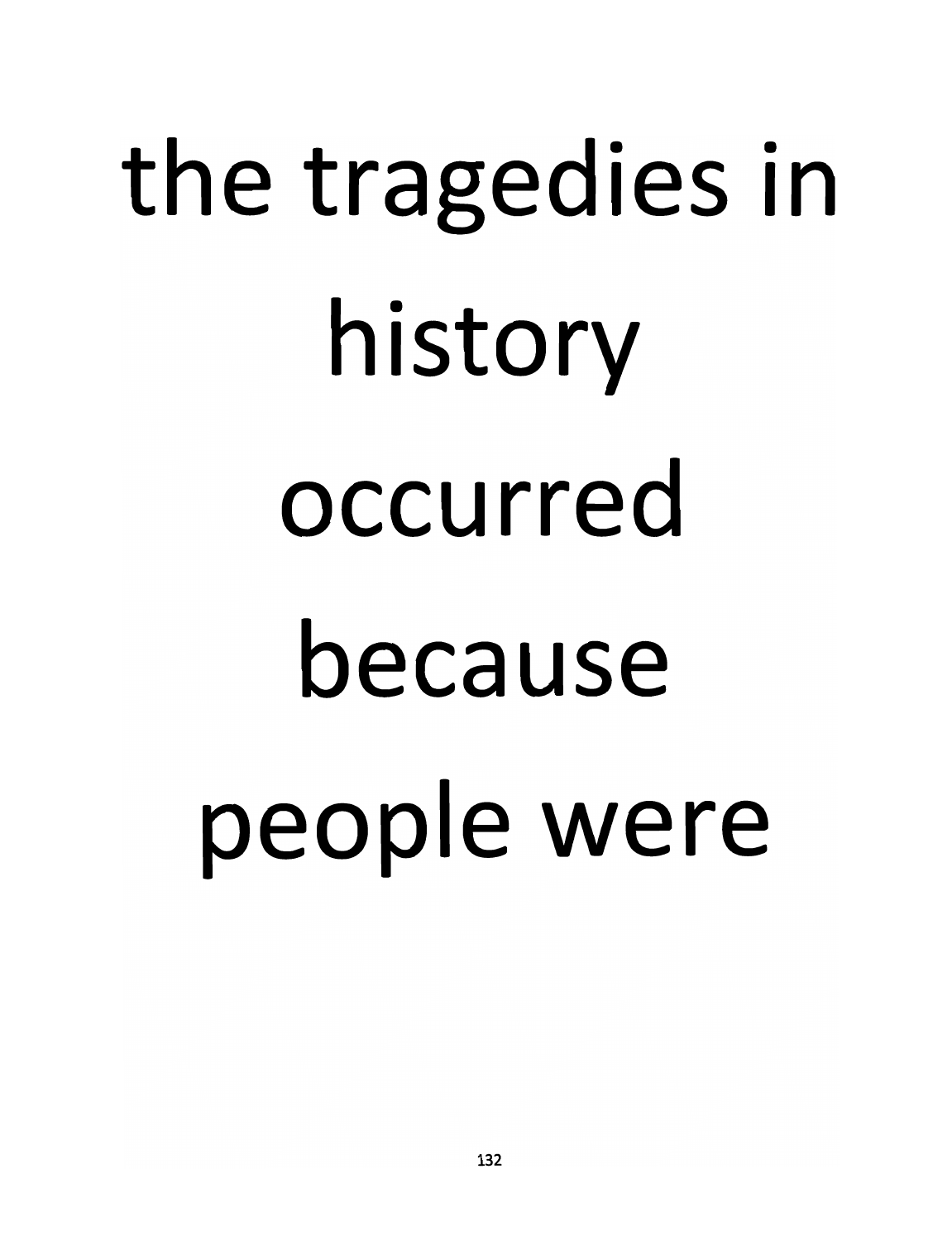# *caught off guard. All the men in history who were assassinated*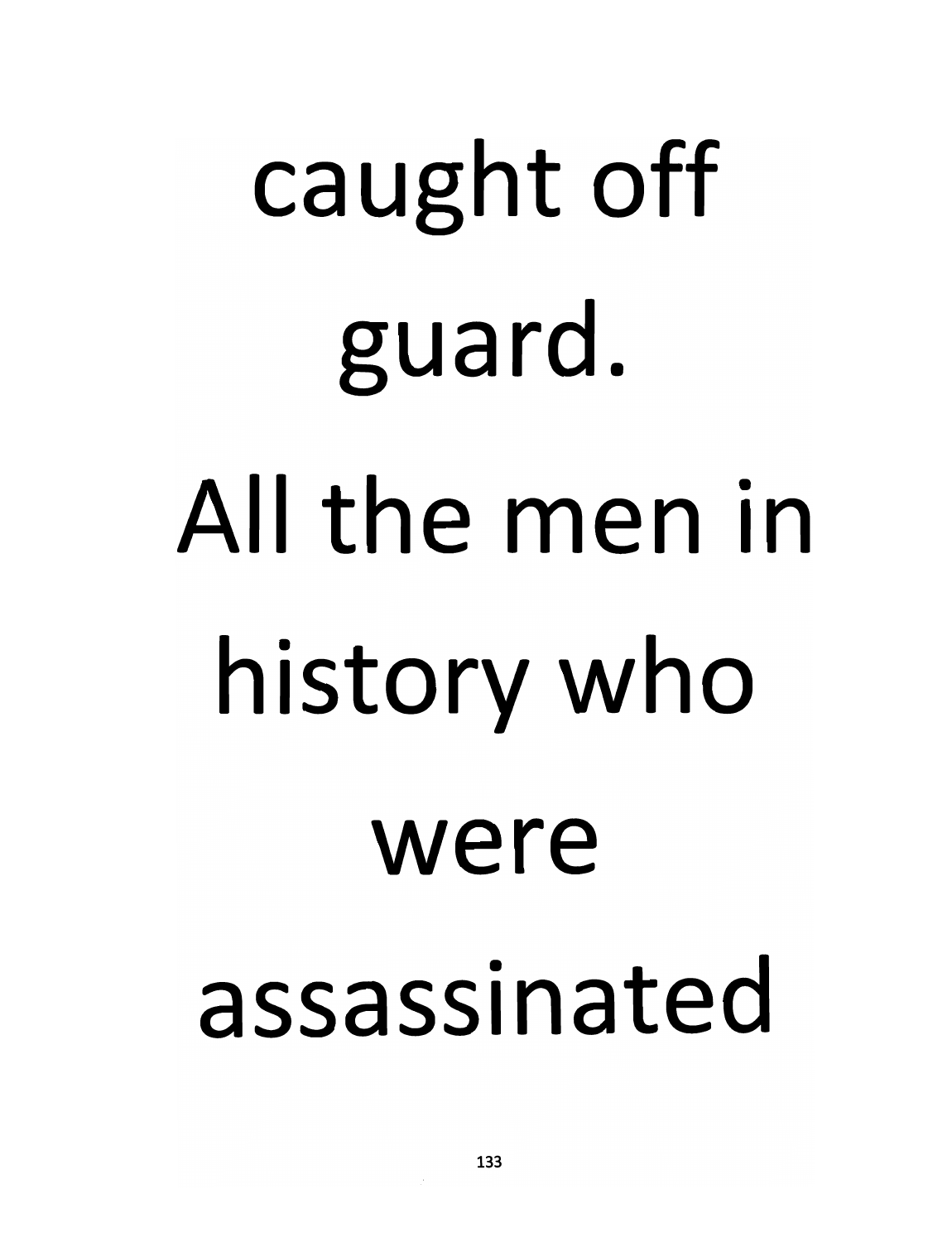# was because they themselves depended upon others to guard them The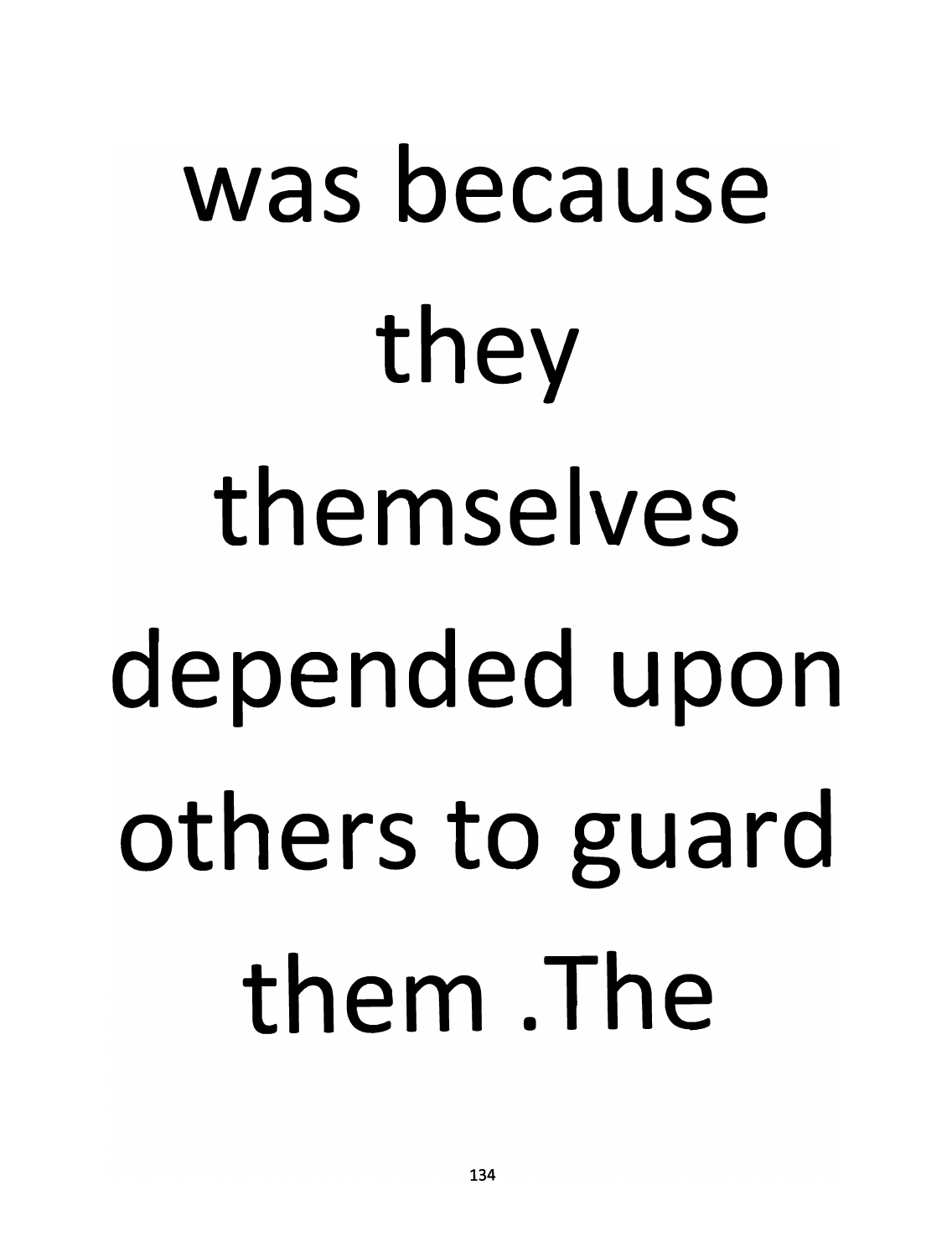# *others did not include the most bizarre the most weird the one in <sup>a</sup> million crazy*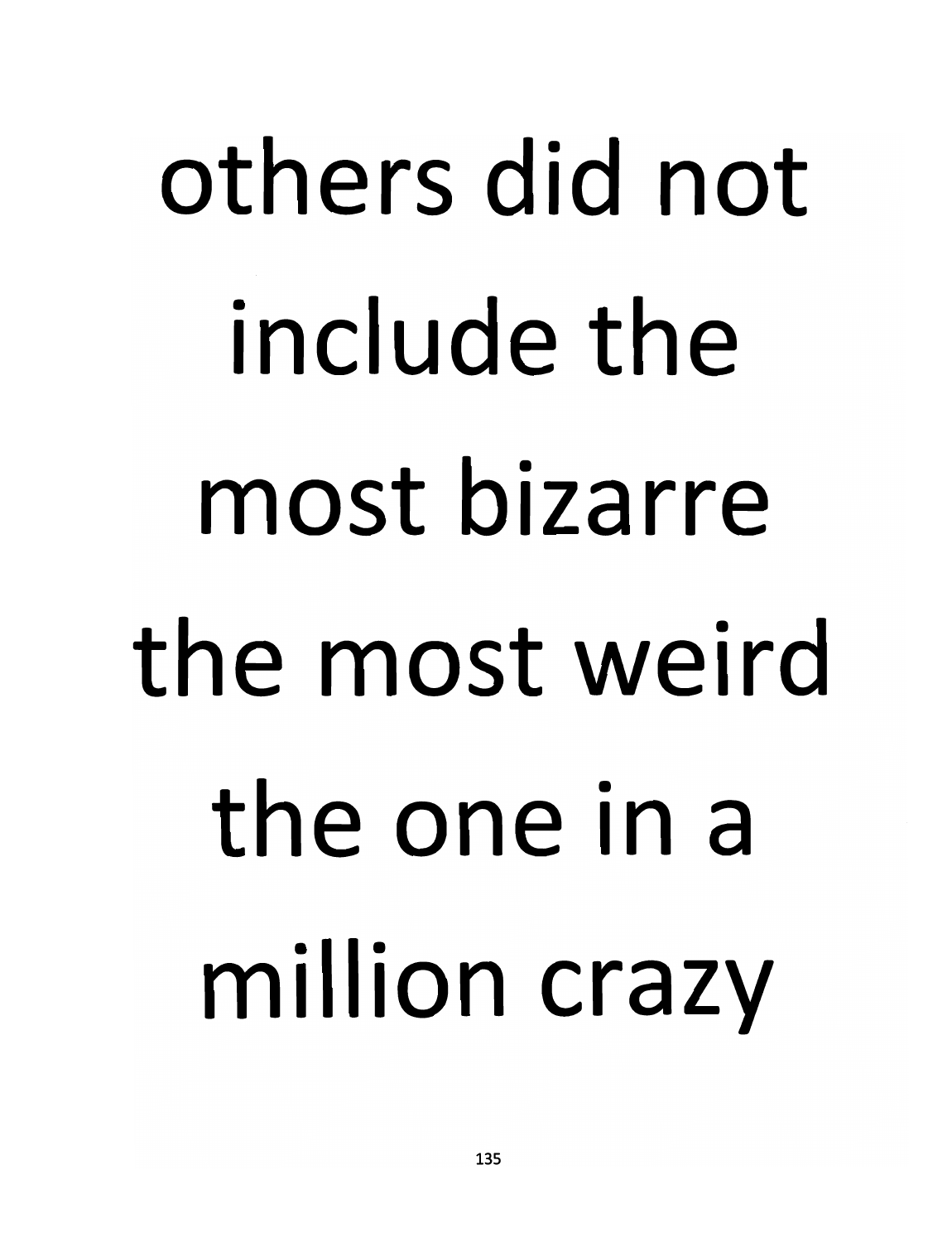# *notions THAT COULD POSSIBLY HAPPEN in their calculus*

*ASSET PROTECTION WITH ALL THEIR WEAKNESSES WORKS IN THE OVERWHELMING NUMBER OF CASES, IF THEY ARE SET UP CORRECTLY.*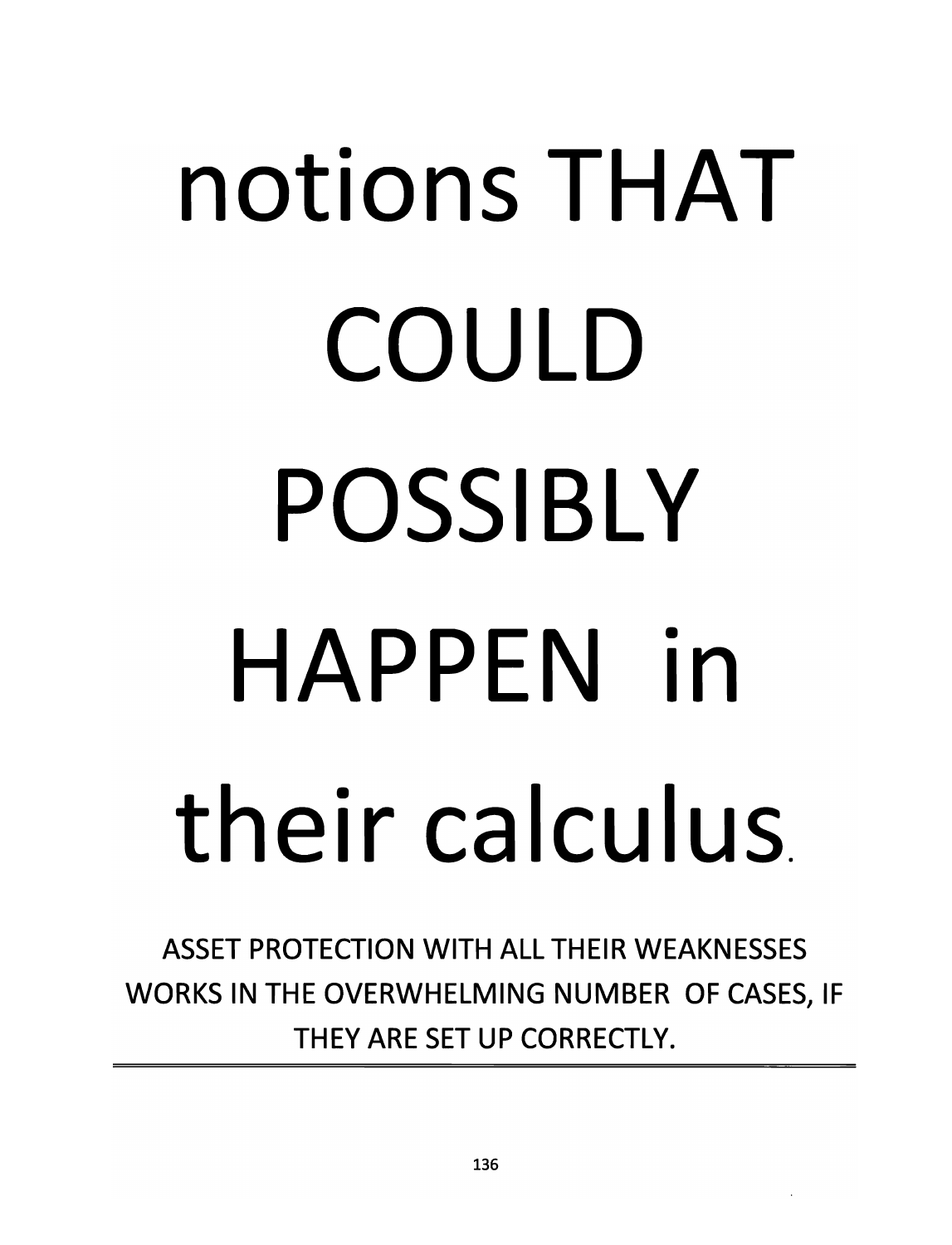*What are you getting in return?*

*[24] You are creating a tax shelter. You will be paying as little tax as is legally possible.*

*This tax shelter -the defined benefit plan will knock out a large percentage of your income taxes as Istated earlier in [1] [2] [3]*

*[25] In addition to paying very little on all your income generated from the trust deductions*

*YOU PAY*

*ZERO*

*ZILTCH*

*ALL income means revenues from moneys invested in the Defined benefit plan.*

*Thus if you receive rental income from properties in your defined benefit plan of 100,000*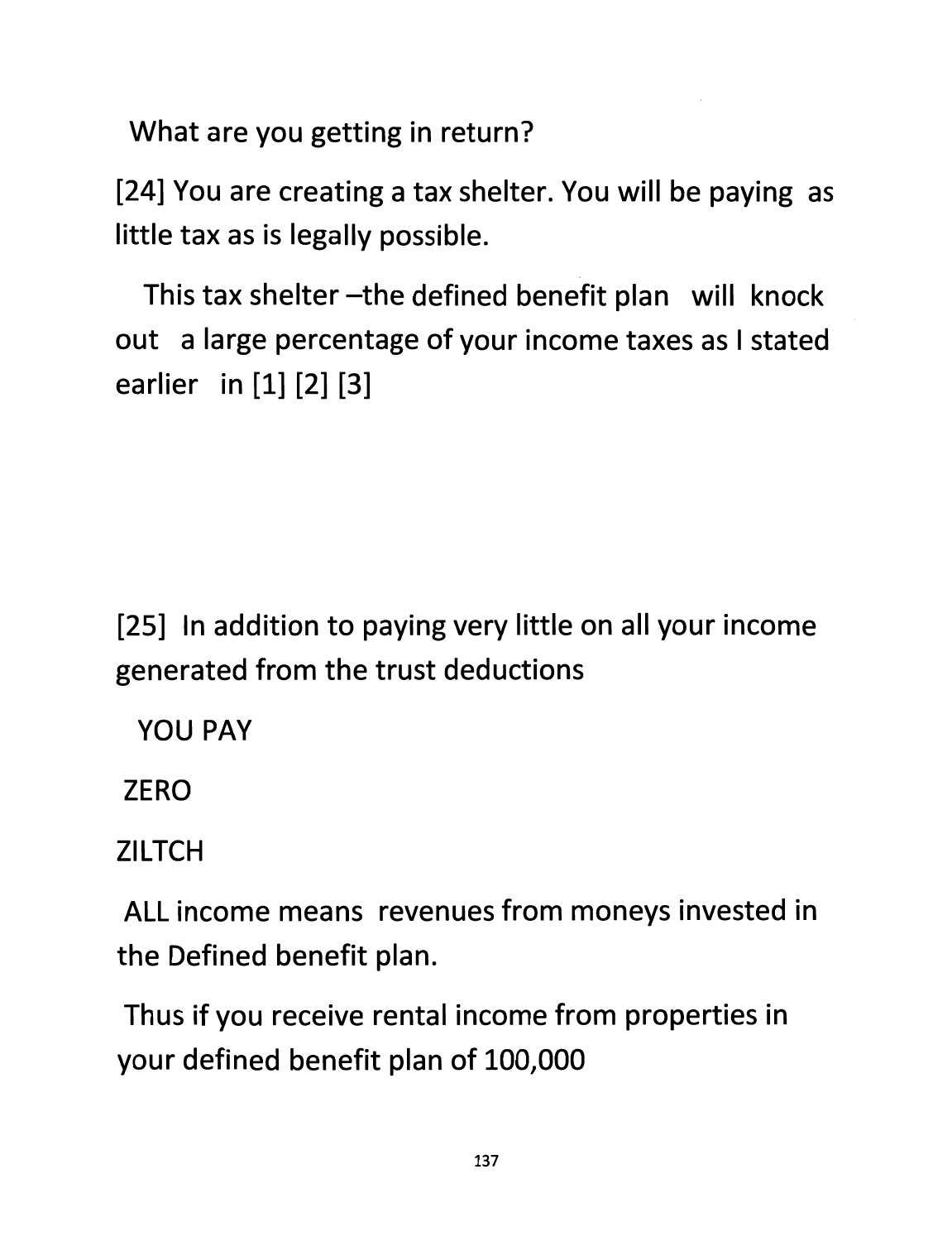*500,000*

*or a million dollars*

*you pay zero tax to IRS NY and all other USA states where you have investments.*

*I f you have investments in a foreign country that you must report on your USA taxes, the Defined Benefit Plan would also be considered a deduction and offset the foreign income.*

*Would the American defined benefit plan be a deduction for the foreign income that you report to the foreign country?*

*This is an item I would have to research.*

*[26] You accumulate the income tax free. YOU THEN USE WHAT YOU SAVED BY NOT PAYING TAXES TO PURCHASE NEW INVESTMENTS IN THE NAME OF THE DEFINED BENEFIT PLAN.*

*[27]THIS IS THE GREATEST LEGAL TAX SHELTER.*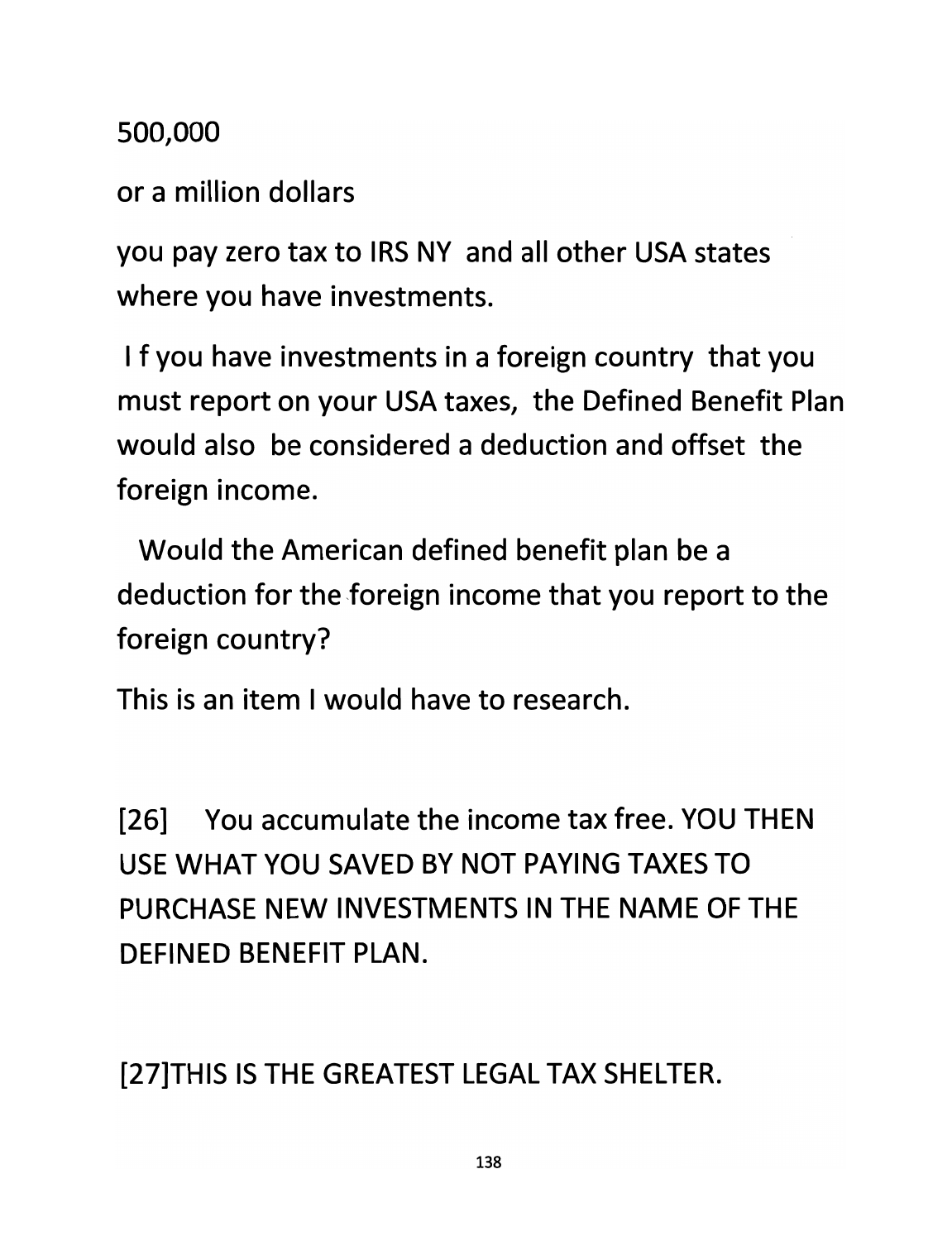*NOTHING CAN BEAT THIS.*

*ONE HAS TO BE AN IDIOT NOT TO GRAB THIS.*

*[28] As long as you are alive if you follow my instructions your taxes will be slashed. The money will be accumulated for your wife and children.*

*[29]*

*If your estate is or will be more than the exclusionary amount for IRS and the State you live in you must have estate planning.*

*Even if you move to a state that has no estate tax there exists many issues if you have businesses investments in a state or country that has a tax. The following states have no estate tax :*

*Alaska, Florida, Nevada ,South Dakoda, Wyoming You must have estate TAX planning done every year.*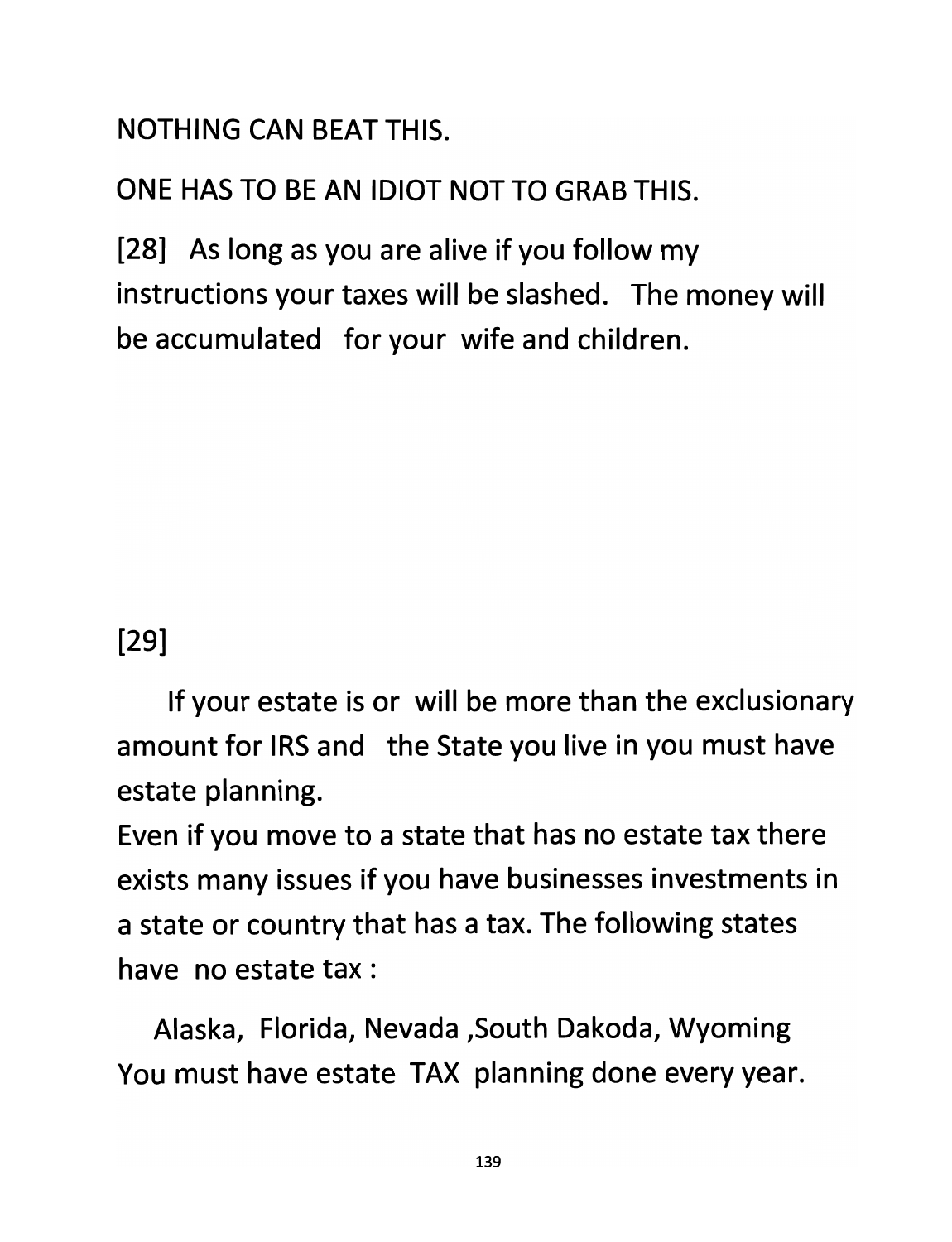*[30] You and your wife can likewise make gifts to each of your children up to 28,000 and pay no gift taxes. You can give them more, however what ever you gift over 28,000 is subtracted from your lifetime exemption of the top limit exemption for the Federal .[that Istated earlier in [20] abed.*

*[31] You can at any time you elect to have your children become employees of the XYZIII receive a salary and start putting aside money for them in the defined benefit plan and possibly create another pension plan for them. However this is for the future.*

*[32] Since the laws change each year all plans must be redone.*

*Since I do not control Congress or the State legislatures I obviously can not guarantee that there will never be any taxes EVEN IN THE STATES THAT PRESENTLY HAVE NO ESTATE TAXES.*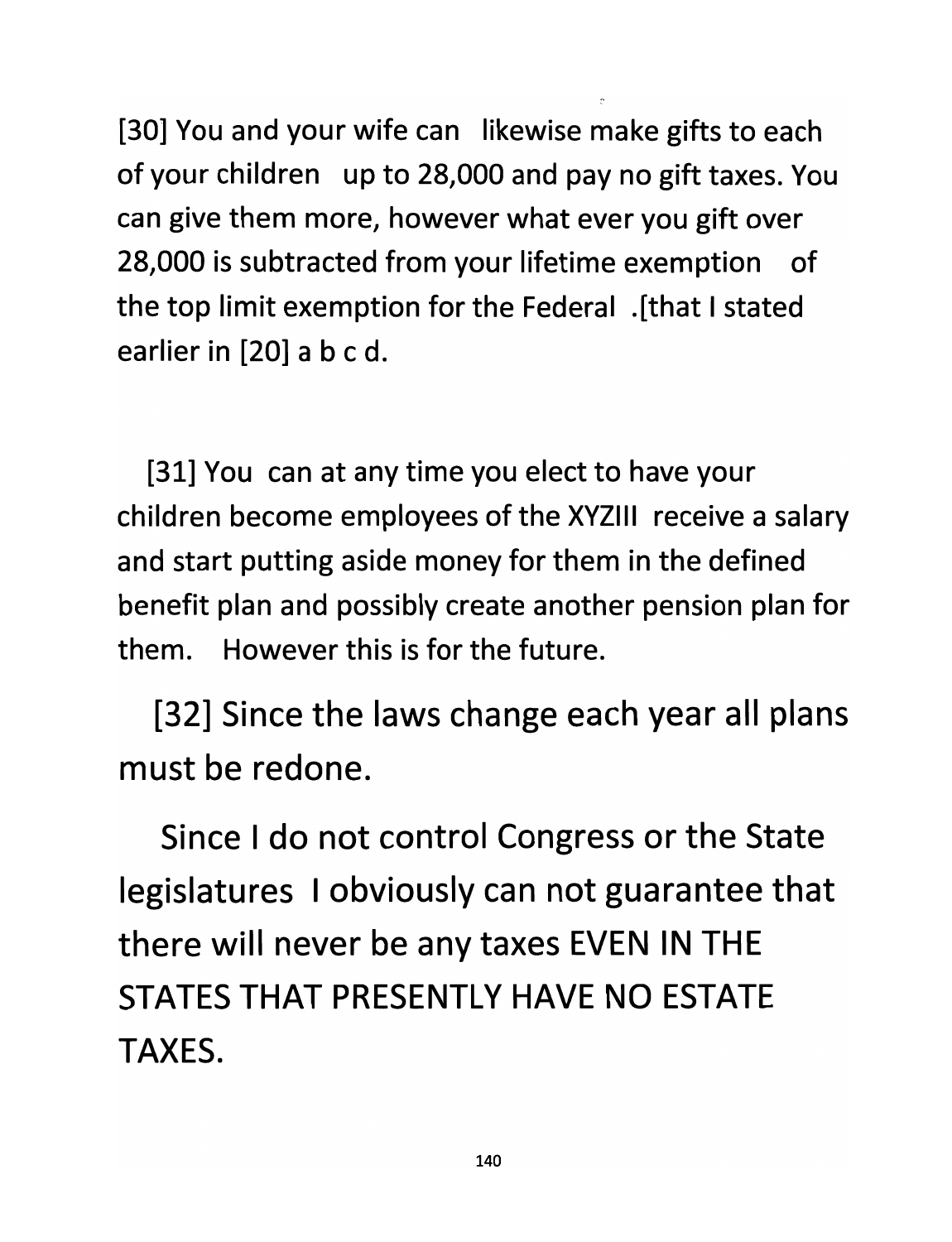*[33]AII I can state is that*

*I SPEND APPROXIMATELY*

*OVER 25,000 A YEAR IN BOOKS AND PUBLICATIONS*

*I SPEND OVER 15 HO-URS A WEEK RESEARCHING ALL NEW TAX LAWS AND COURT CASE.*

*I WORK TOGETHER WITH ATTORNEYS IN THE DIFFERENT STATES WHERE MY CLIENTS RESIDE OR HAVE BUSINESSES INVESTMENTS LIFE INSURANCE STOCKS BONDS SAVINGS CHECKING ACCOUNTS BUSINESS PERSONAL AND REAL ESTATE*

*I am a CPA with my own practice specializing in tax savings for over 45 years.*

*If you wish me to be a consultant for your retirement plans*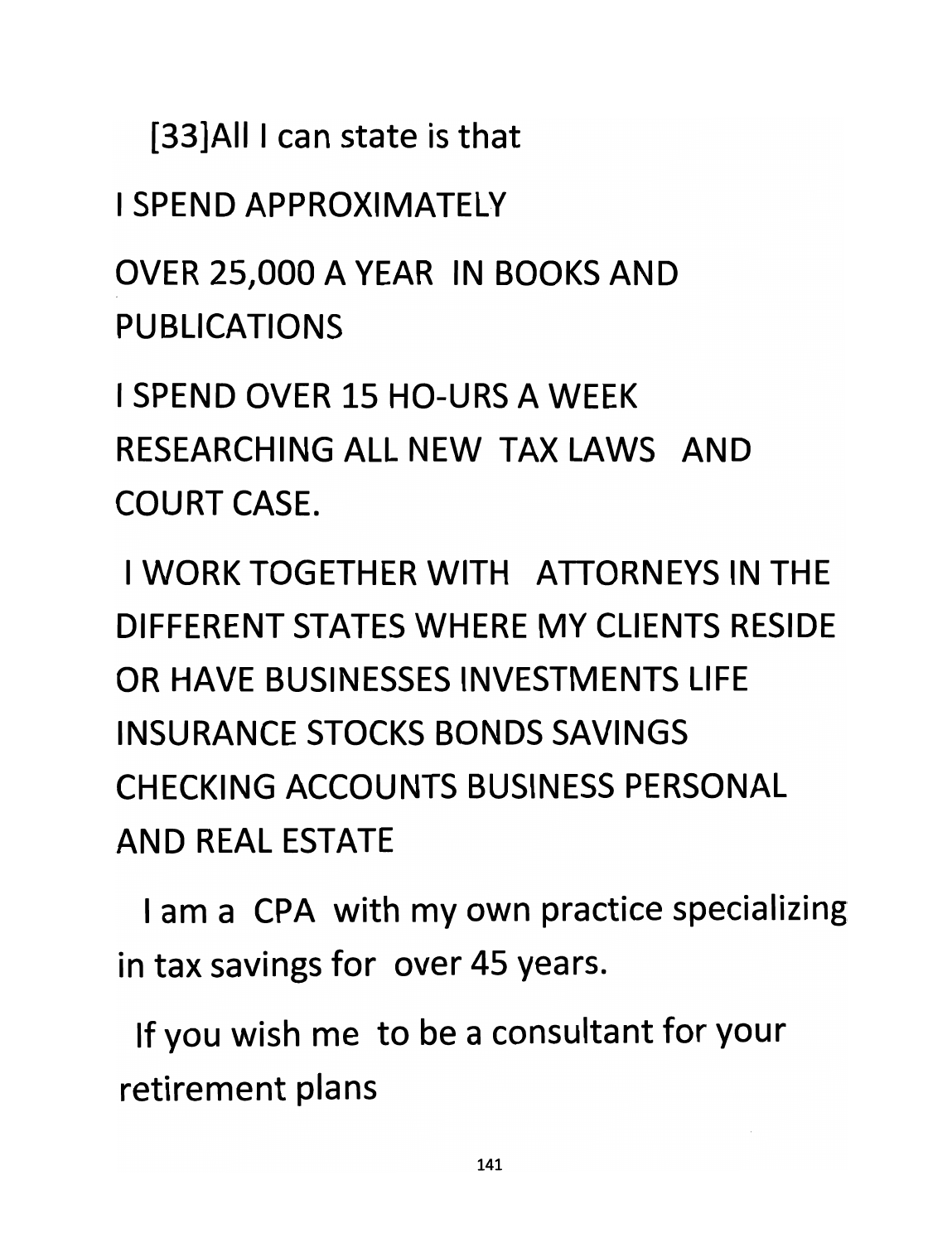*IT REQUIRES THE SAME AMOUNT OF WORK AS DRAFTING THE PLAN.*

*THE FEE IS NEGTIABLE .*

*Being a consultant for the estate planning that may very well be as part of a will is the same as drafting a plan. The fee is negotiable*

*[34]ln Hebrew "brilliant" that you are is called "CHOCHOM"*

*Send me check made out to United States Treasury for 2,500 . Application fee for Defined Benefit Plan*

*One after thought.*

*[35] You may want to protect your other assets not in the Defined benefit plan against creditors . You can create an LLC in the State*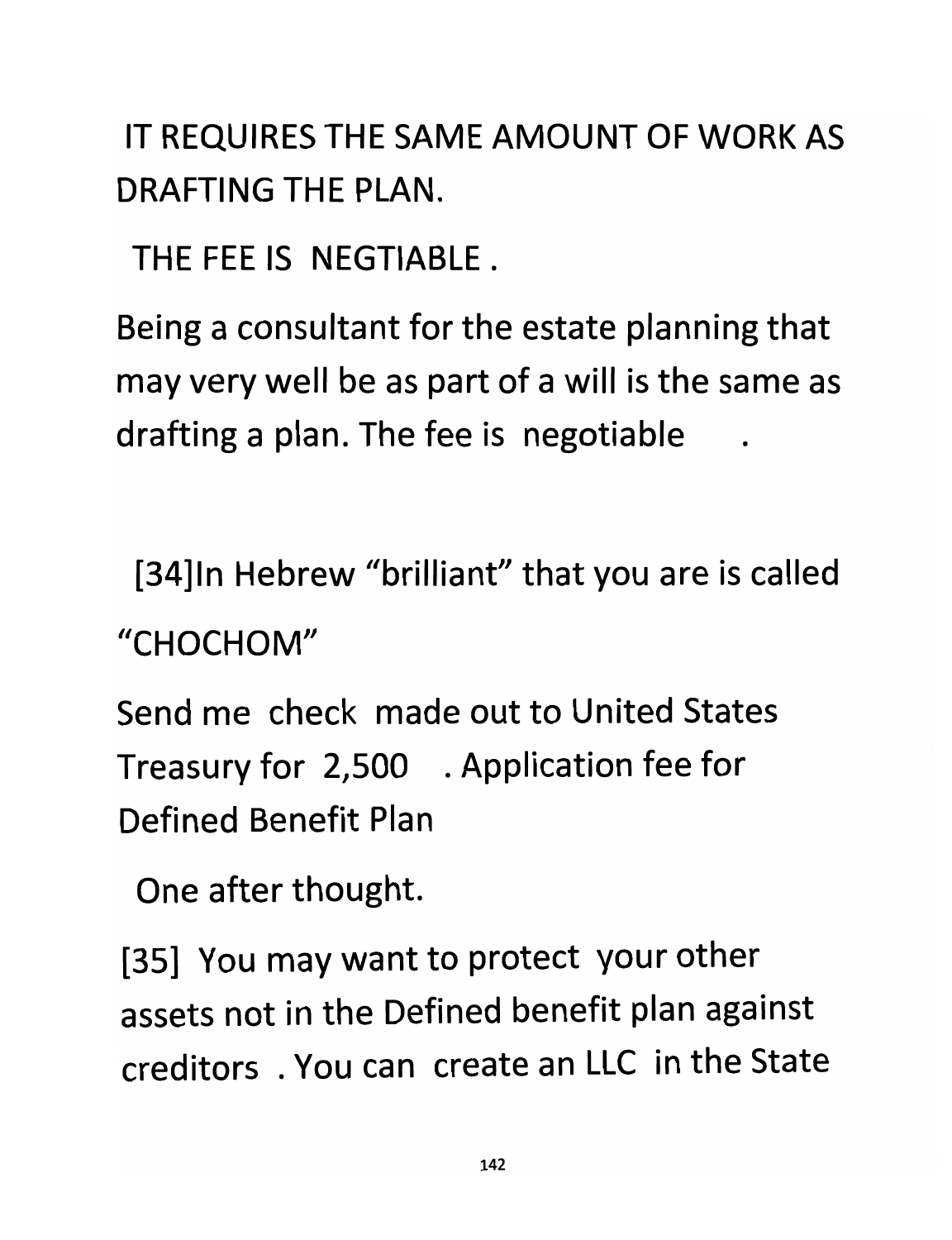*of Nevada in order to have an extra layer of protection. You must create an irrevocable trust. Although Nevada Attorneys recommend creating a Grantor trust, I dissent. A non grantor Trust is more protection. You are less target for the "sharks" when it is non Grantor.*

*[36] You can then place all your assets in the Trust. Your assets are your businesses and all the other investments including your home in the trust. YOU ARE PERMITTED TO LIVE IN YOUR HOME EVEN THOUGH IT IS IN THE TRUST.*

*[37] You must have a resident of Nevada be the trustee. You must place part of your money*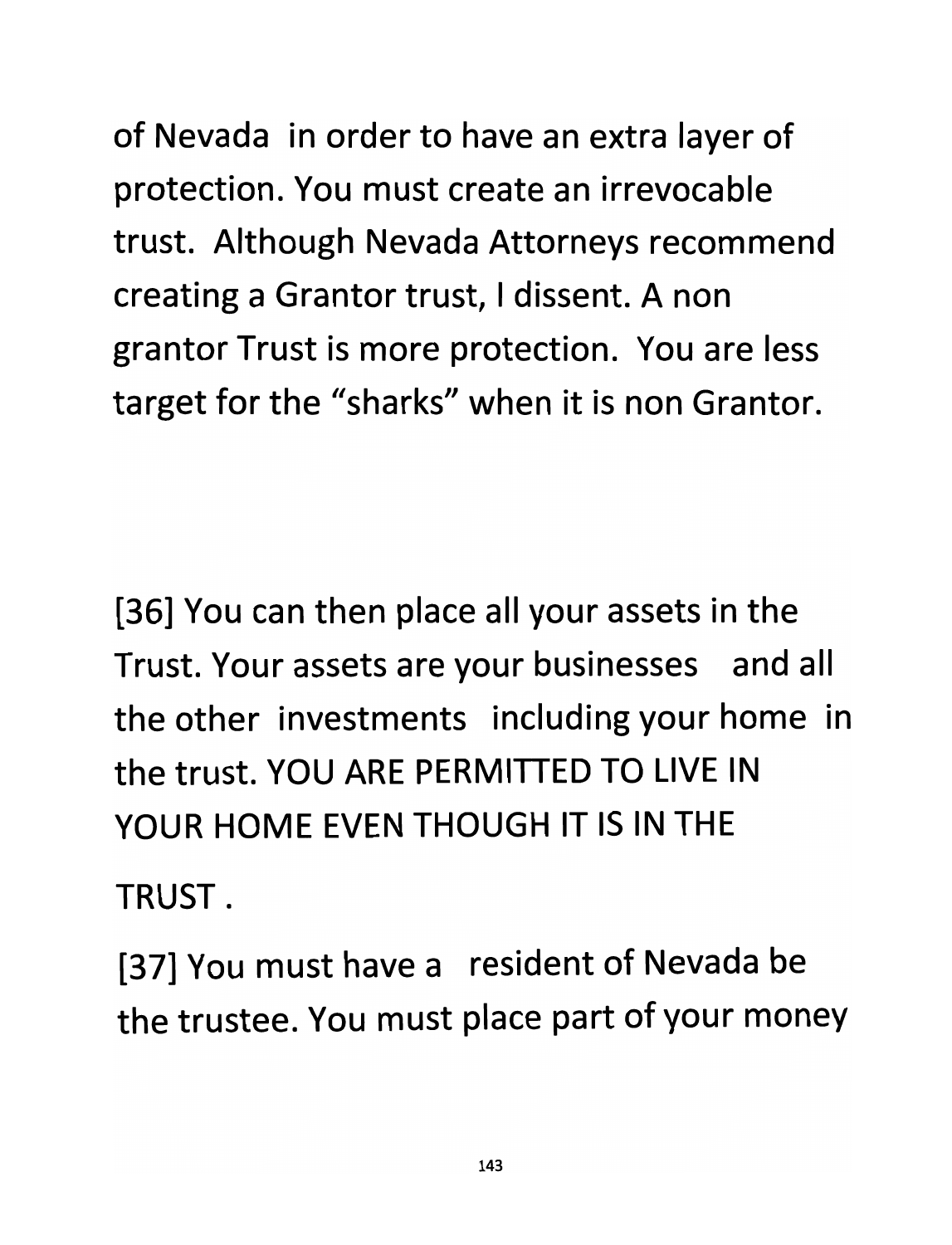*in a bank in Nevada . The more you place in Nevada the greater is your protection.*

*[38] You are permitted to be a co-trustee and advise the Nevada trustee. You are permitted to have a Protector to oversee and direct the trustee to give you money.*

*THE ADVISORS AND PROTECTORS TELL THE TRUSTEE WHAT TO DO.*

*If the trustee does not follow orders he/she is replaced.*

*THE AdVISOR OR PROTECTOR CAN BE A CLOSE FAMILY MEMBER ACCOUNTANT OR ATTORNEY WHOM YOU TRUST.*

*However, the Nevada attorney will tell you precisely all details.*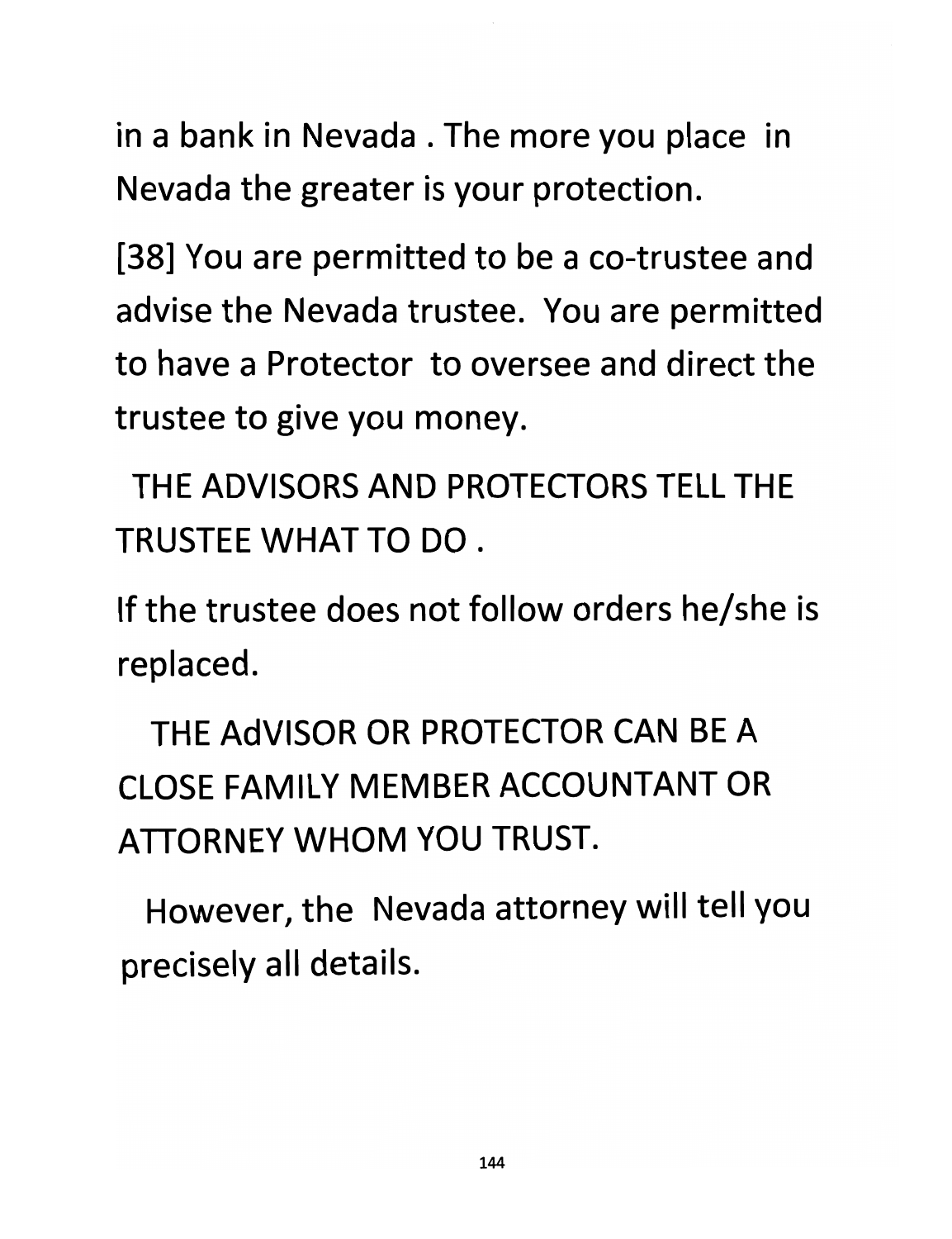*The bottom line is that you continue managing your assets or business even though you placed them in an irrevocable trust. Placing all your assets in a irrevocable trust is mandatory to*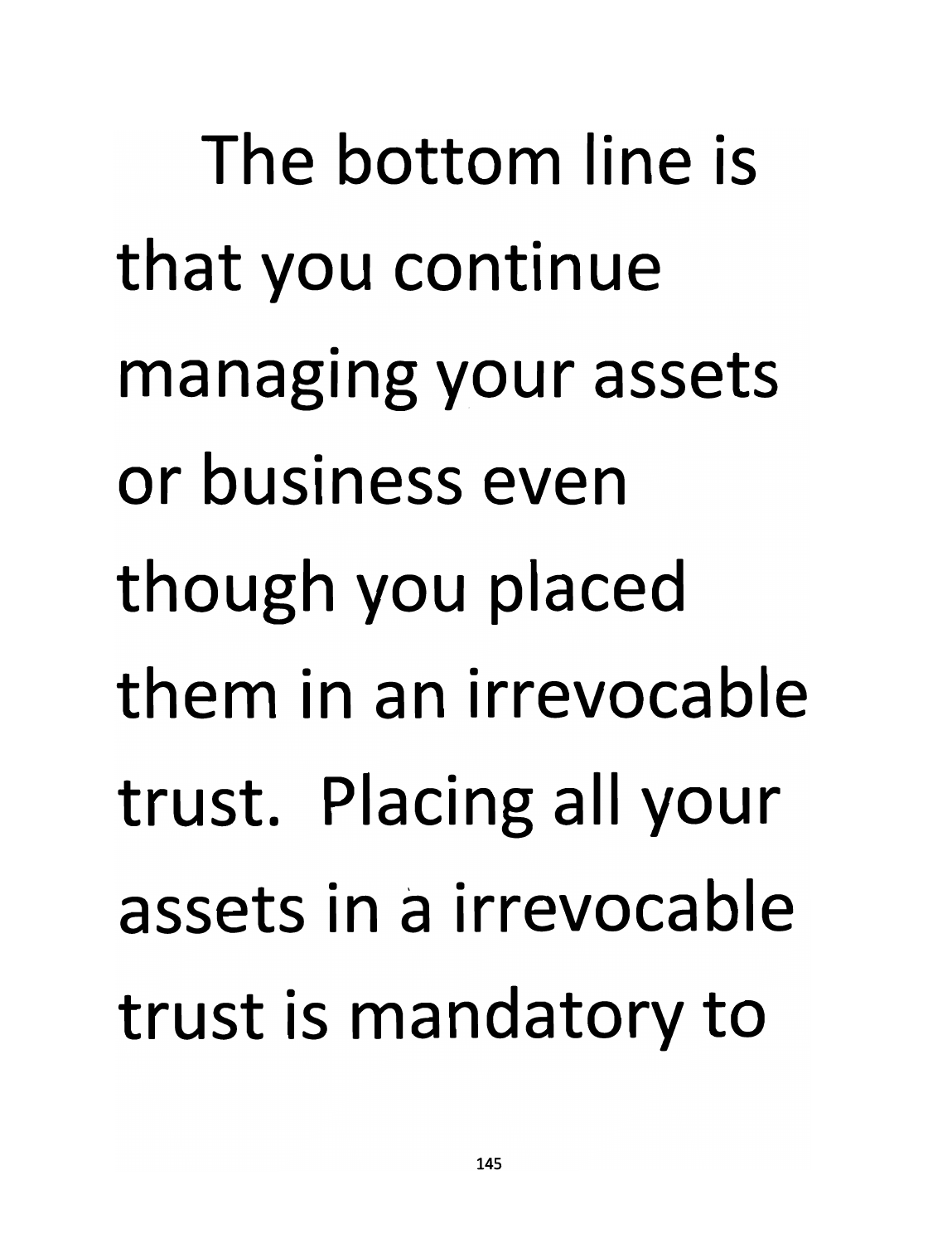*get asset protection. It is mandatory in order that your assets not enter your taxable estate and pass on to your children tax free beyond the excludable Federal and State amounts.*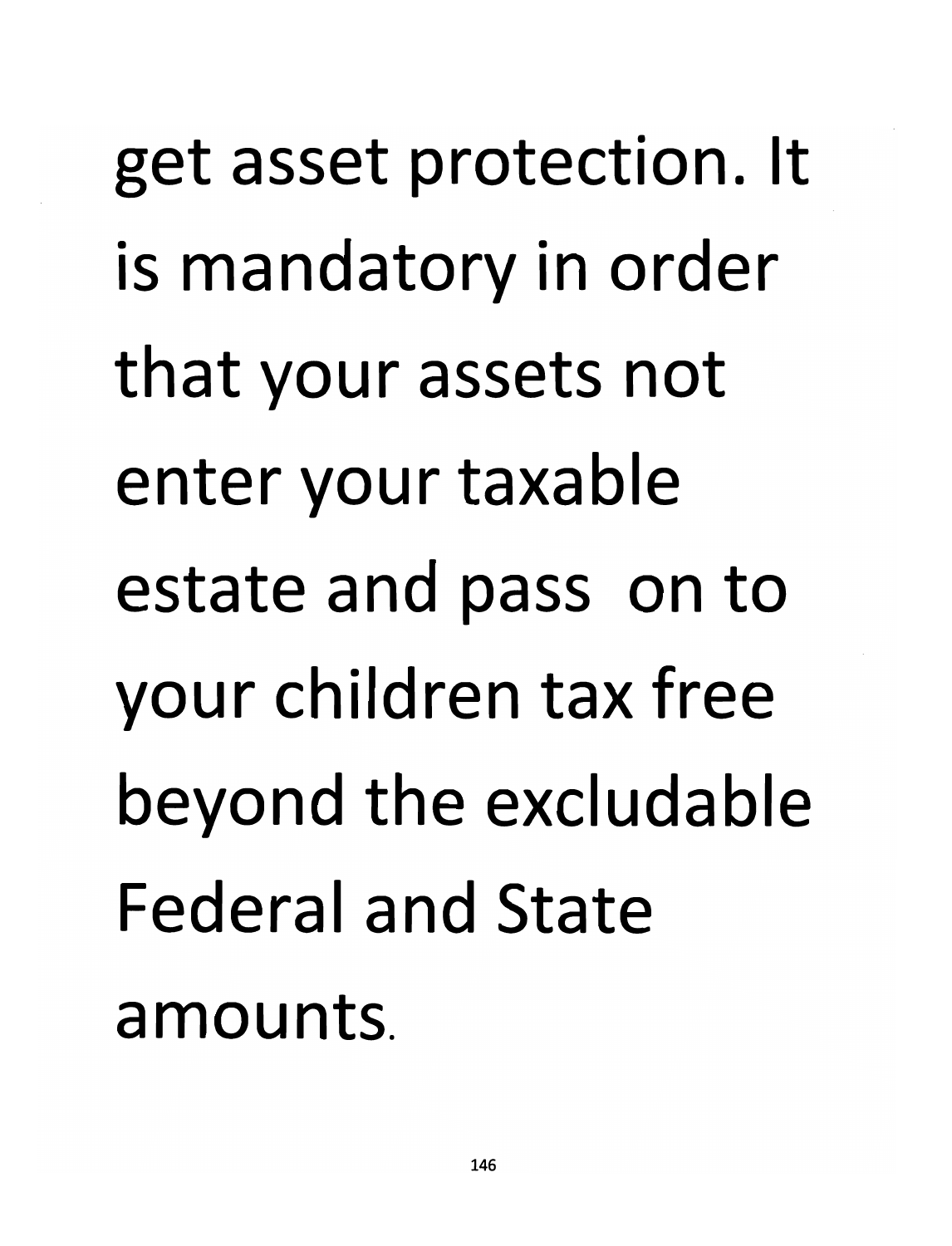# In that manner you continue running your business and assets. At the same breath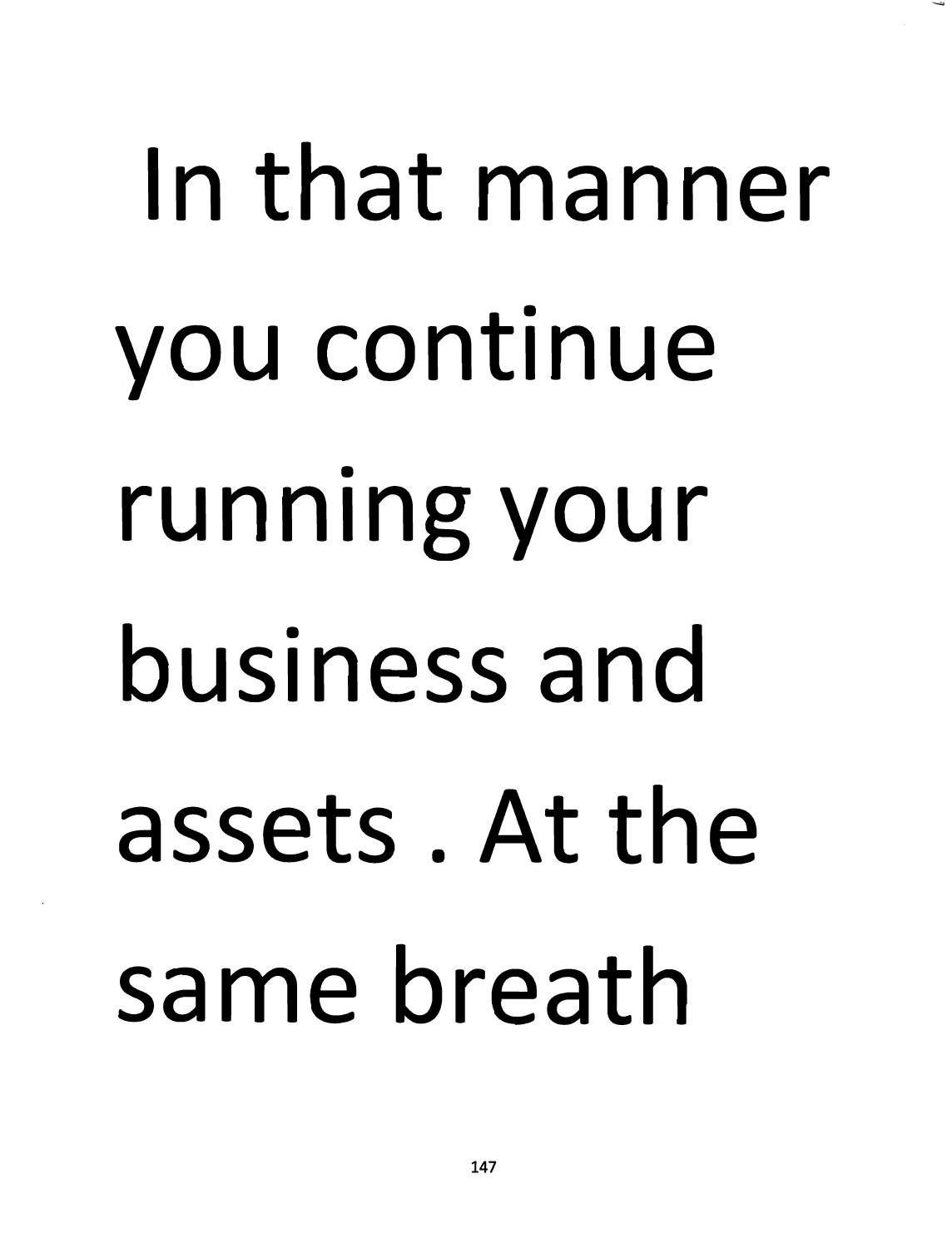# *you have asset protection and estate planning. You kill 3 birds with one stone*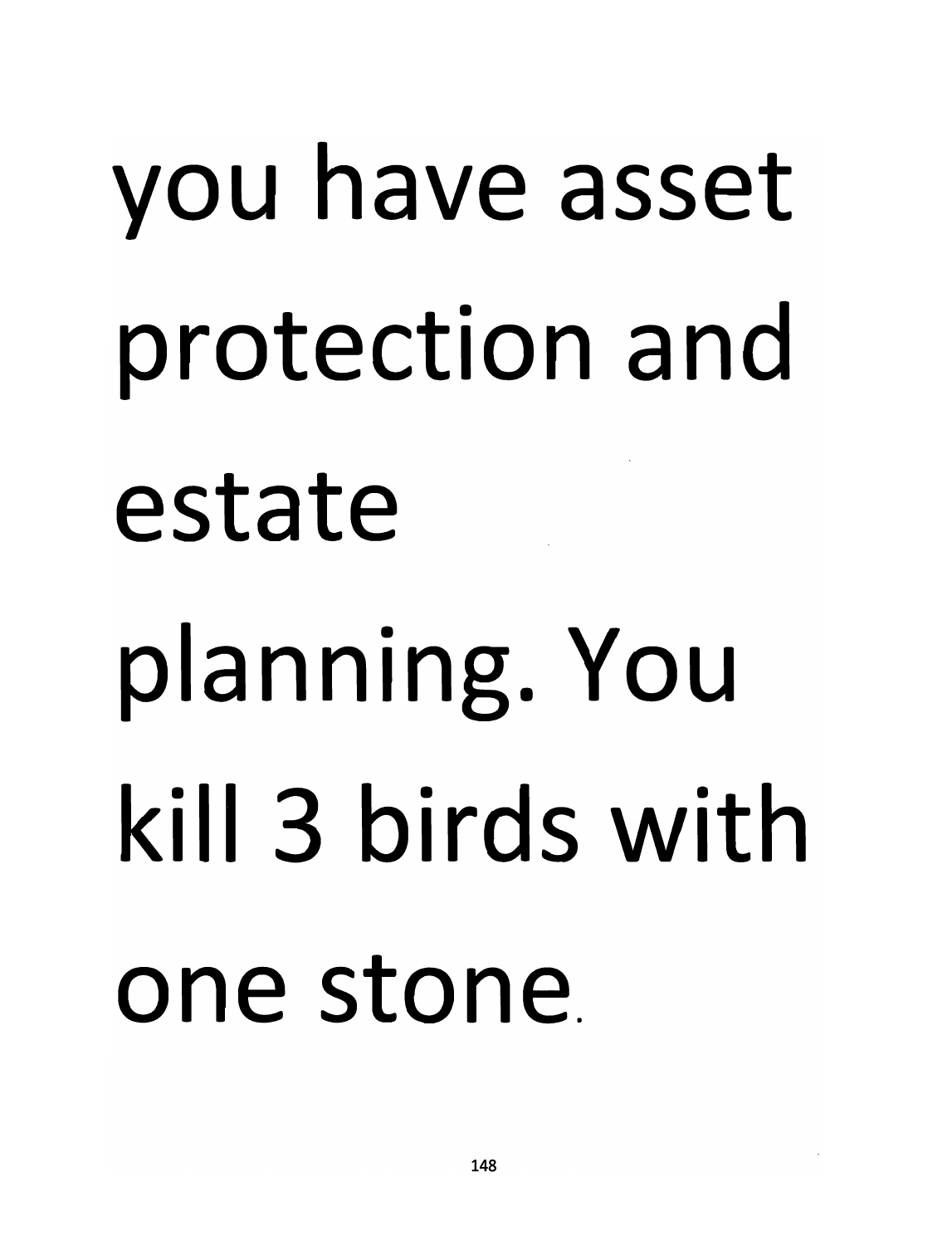*[39] It is legal according to Nevada law for you to place all your assets- money businesses investment even though they are not located in Nevada in your Nevada Trust.*

*[40] In order to be protected the Nevada Trust must be in existence 2 years. After 2 years if the creditor first found out the existence of the TRUST HE SHE HAS ANOTHER SIX MONTHS.*

*[41] However in real life if you get sued for any thing and lose*

*your creditors can petition*

*the court to seize your assets*

*that are not in Nevada.*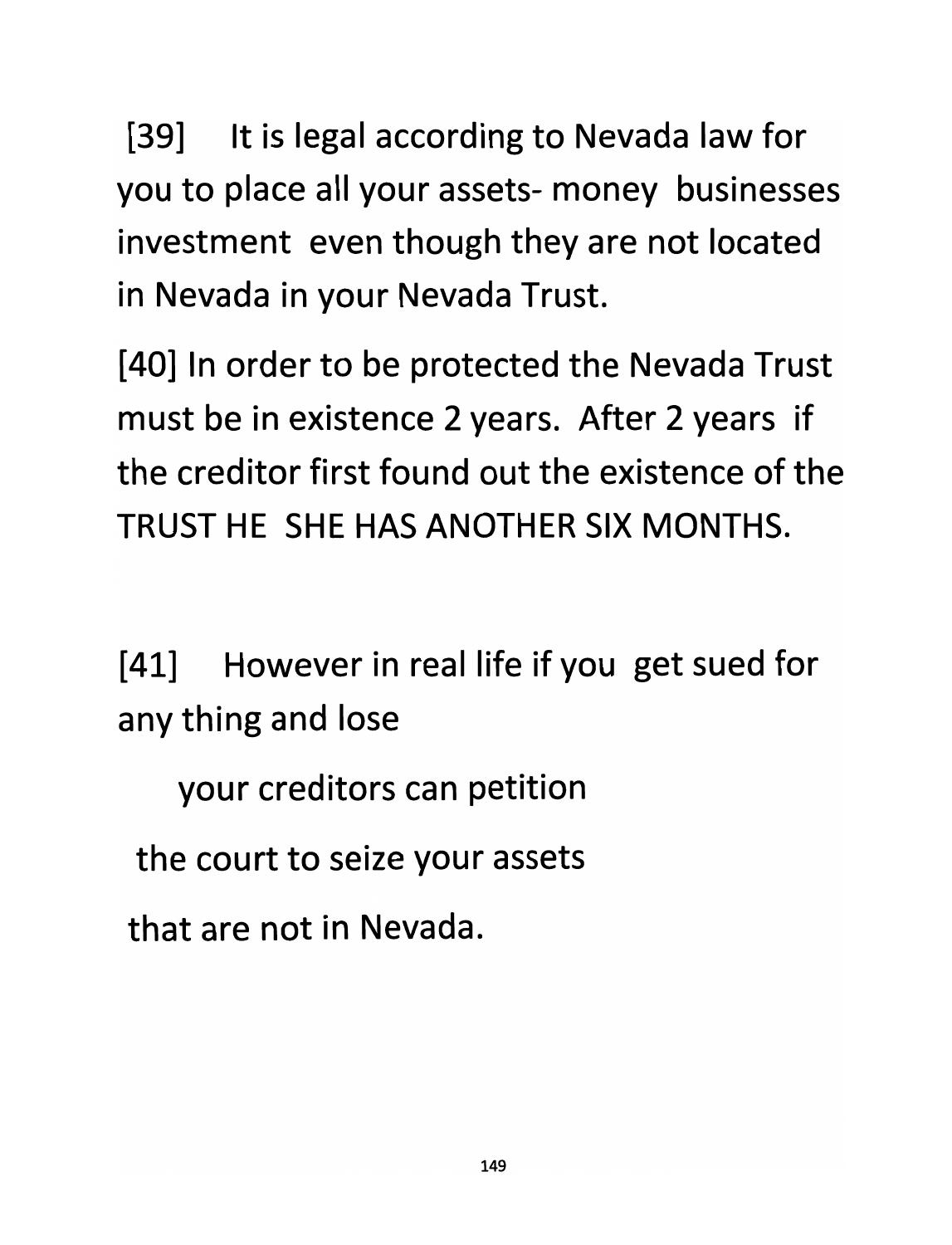# *THIS IS NOT EASY. All states are pledged to honor the laws of other states.*

*However, there exists a loophole .*

*If the judge decides that it is against public policy to subordinate the laws of the state-*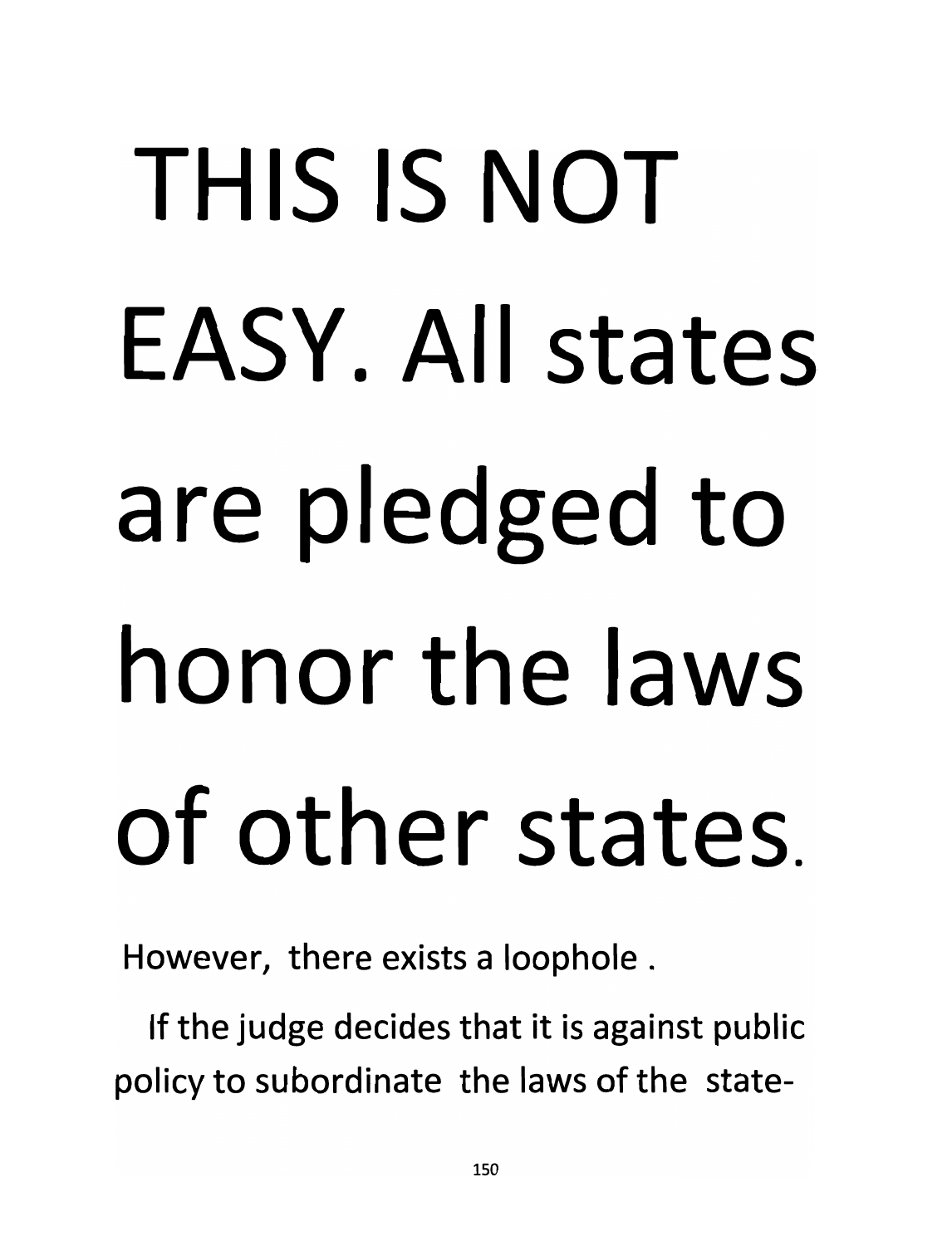*where the assets are located -even though they are part of the Nevada Trust, the judge can rule to seize the assets and pay the creditor. There is a wealth of cases what is considered against public policy. Each state have their own laws. One has to consult a bankruptcy attorney in the state your business or other assets are located.*

*However, if the trust is set up before there existed this creditor then chances are that the judge will not rule to seize the assets.*

*This is true if at the time the trust is set up there existed many other assets outside the trust. The trustor -who sets up the trust- has more assets than liabilities. He is not reduced to the level that he can declare bankruptcy as a result of shifting all his assets to the Trust.*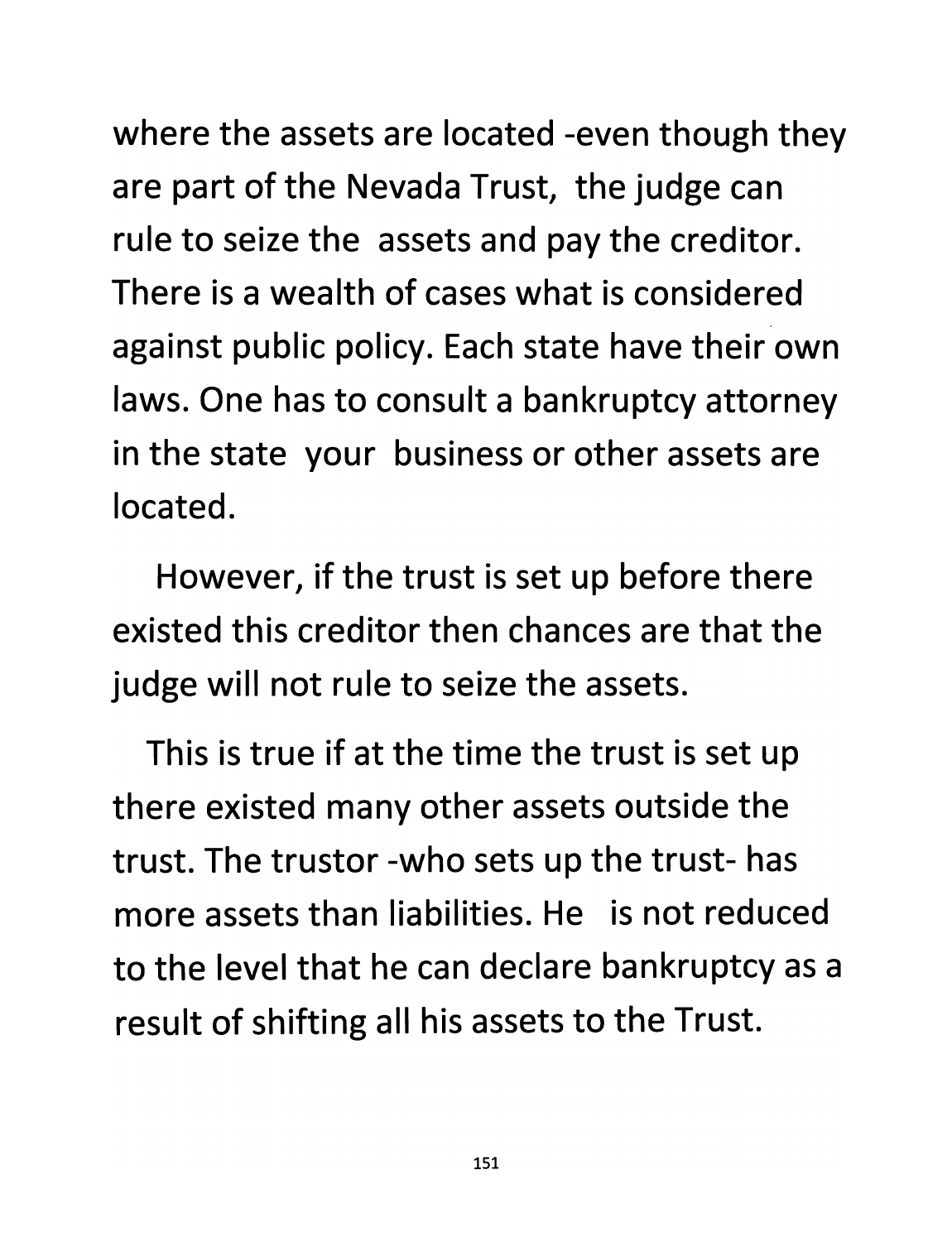*As a matter of fact the attorney setting up the Trust in Nevada or the foreign Trust in the Cook Islands off New Zealand*

*MANDATE THAT THE TRUSTOR CERTIFY THAT HE IS SOLVENT.*

*However, the assets that are located in Nevada can not be reached. All that the creditor can get is a lien that if you sell the asset he will get the money. The creditor can not step in and seize the asset. However any income given to you by the trustee from the asset can be seized. You can have the trustee give income to your children and or other beneficiaries. Possibly even to your wife if the trust is only in your name.*

*For all the details regarding a NEVADA trust You must consult a Nevada attorney.*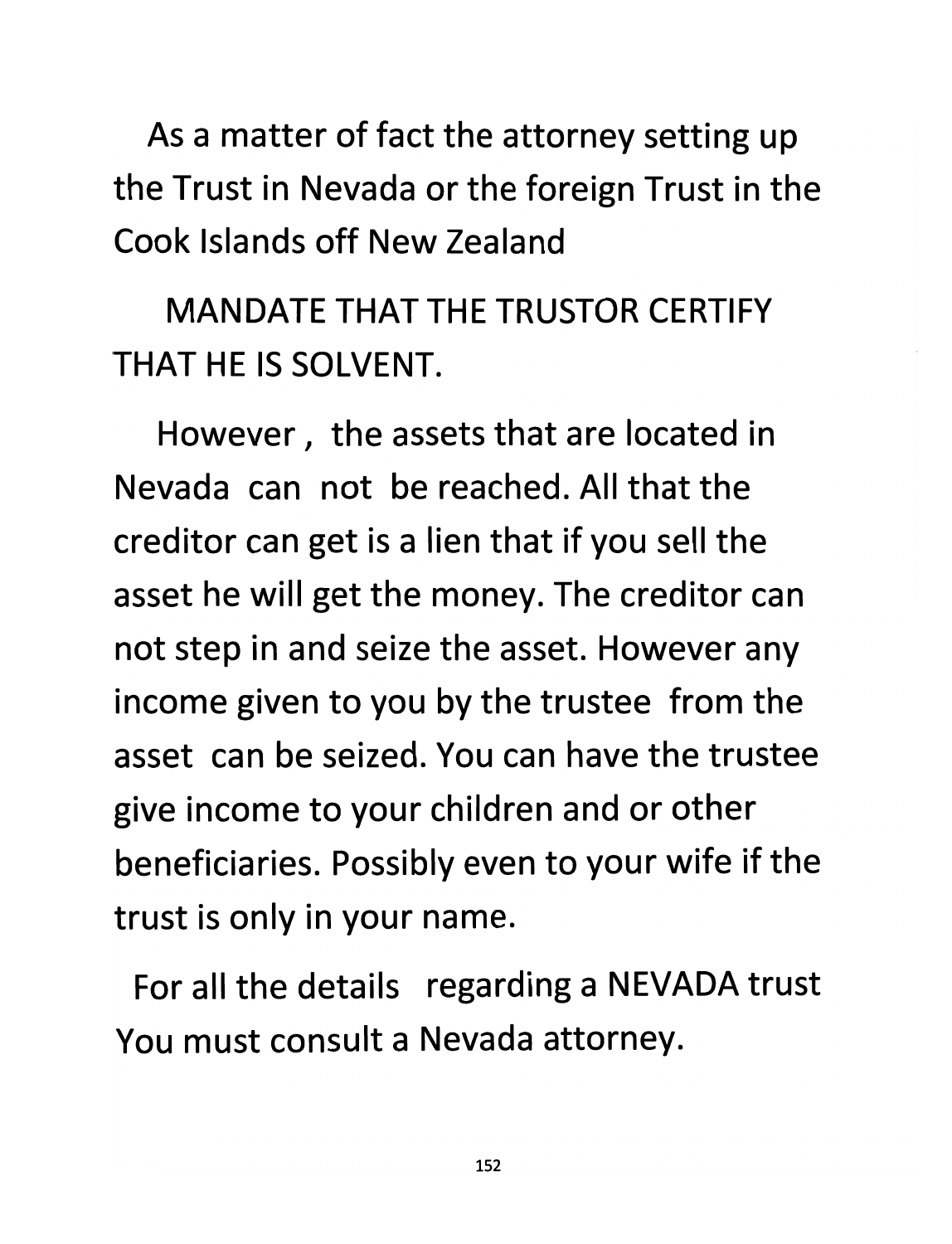*As I mentioned earlier you must consult a bankruptcy attorney at the situs where your residence, business, investments, money real estate properties are located .*

*[43] The creditor has to spend money for lawyers to fight you. It costs you money to defend yourself. However once your assets are protected in the Nevada trust, the creditor may more readily agree to your terms.*

*[44] However there exists no guarantee. It all depends on many factors .*

*[45] In the worst case scenario the Court can threaten you that if the assets won in the law suite by the creditor are not released they will put you in jail. You can argue that Nevada law or the law of the foreign Trust in the Cook Islands prohibits the release of the assets. It is not you who is holding up the release .*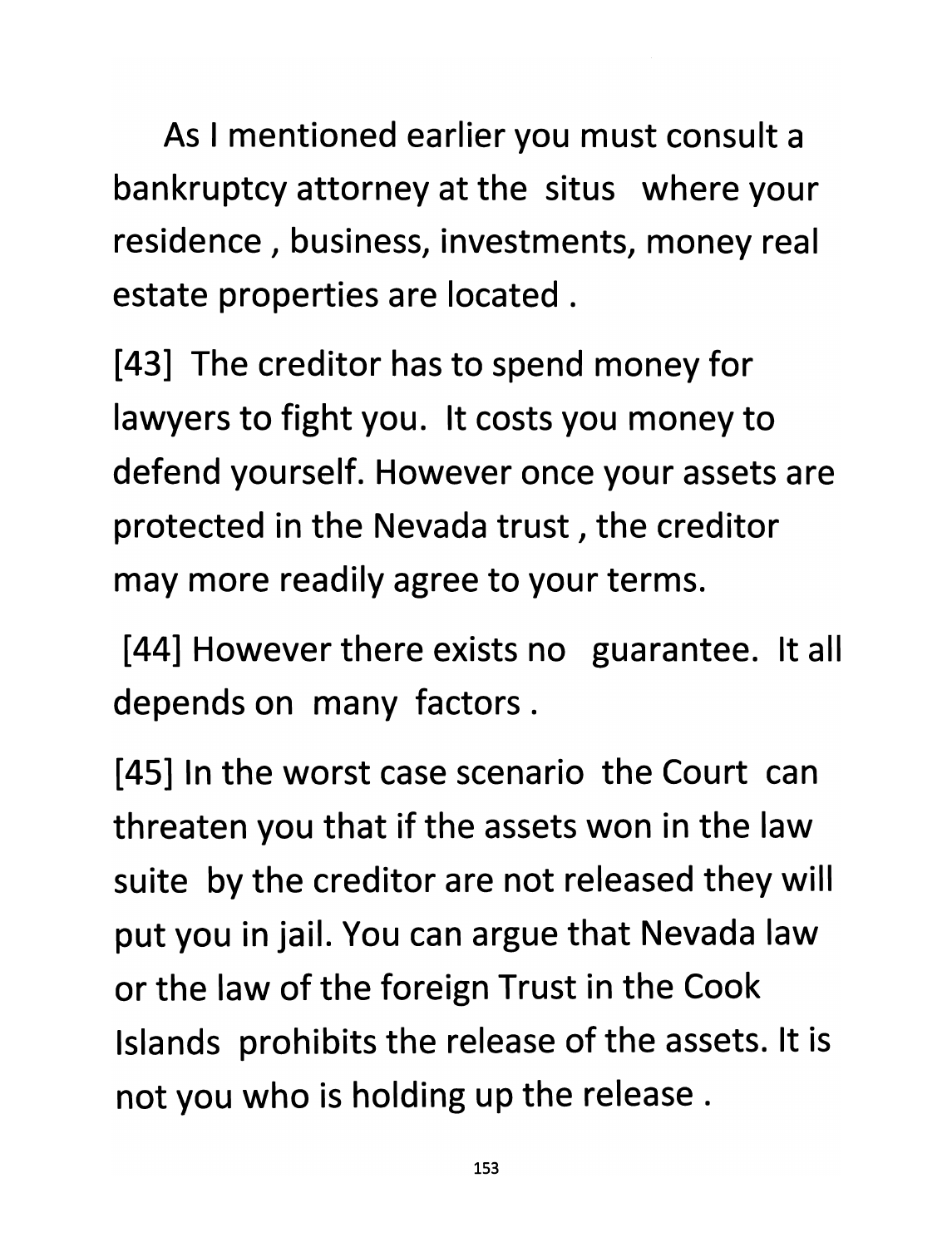*However in past cases the court ordered the debtor[-you-] to be imprisoned until the debtor figured out a way to release the assets. Thus by placing the assets in a jurisdiction that does not permit their release to any one other than the beneficiary [you or your wife and children ] you are creating additional problems. True, your creditor will not reach those assets in Nevada or the Cook Islands, however you will be in prison.*

*[46] This does not mean that it is worthless to use asset protection. As far as Nevada or the Cook Islands are concerned you are safe. However a judge in New York -If you are in New York or any other state other than Nevadacan order you locked up. What this means when you add it up is the following:*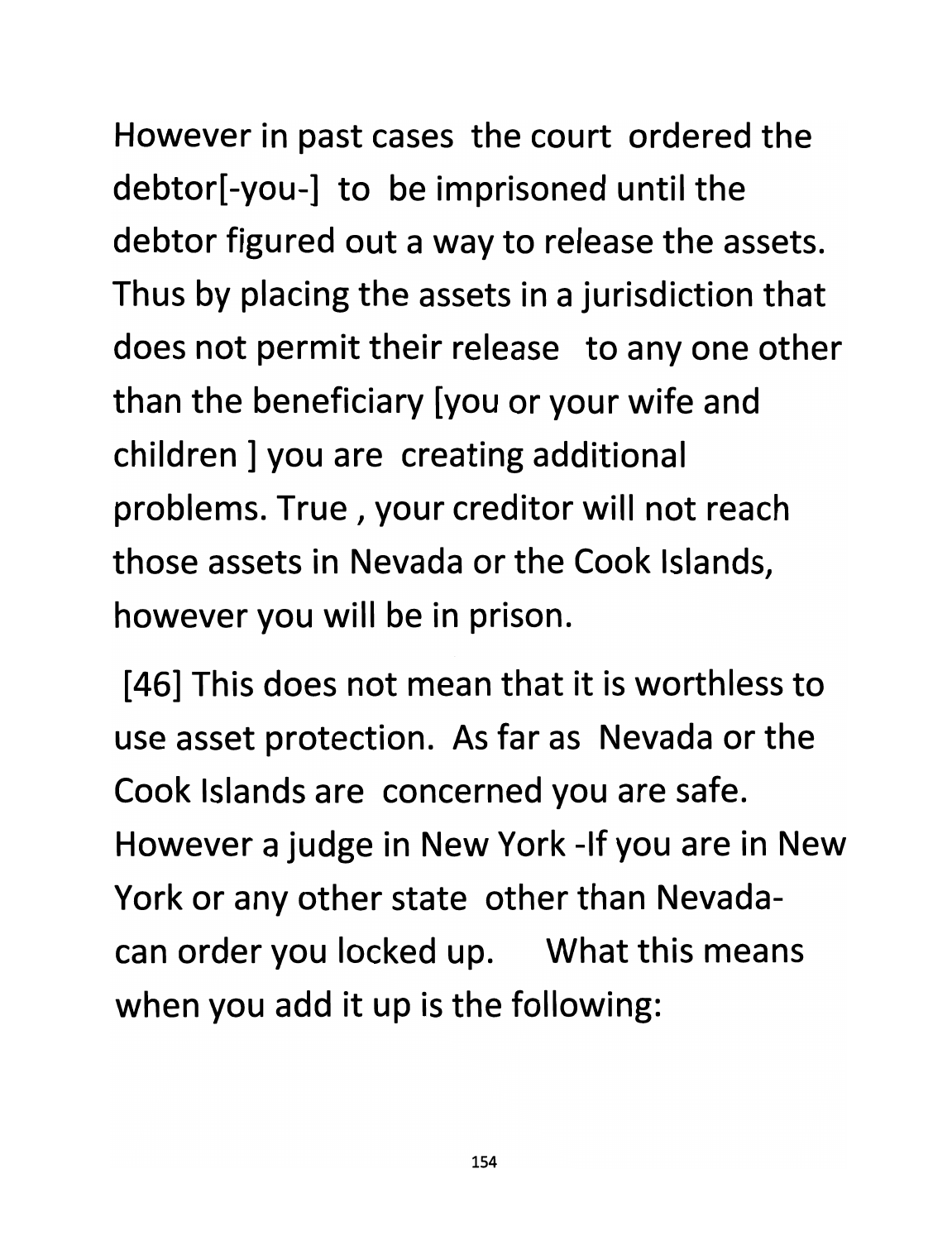*In most cases placing your assets in Nevada Trust Foreign Trust in the Cook Islands will provide a barrier to all creditors. Those assets physically in Nevada like cash life insurance annuities real estate in Nevada or the Cook Islands are protected and you have nothing to fear of going to jail. That istrue if you live in Nevada or the Cook Islands,*

*However, if you live elsewhere there exists the possibility that in the worst case scenario in a jurisdiction outside of Nevada you may be locked up . The reason is because you created the Nevada Trust or the foreign Trust in the Cook Islands.. Because of this fact you caused the creditor to be unable to reach the assets.*

*However if the trust was created when the creditor did not exist and you had sufficient*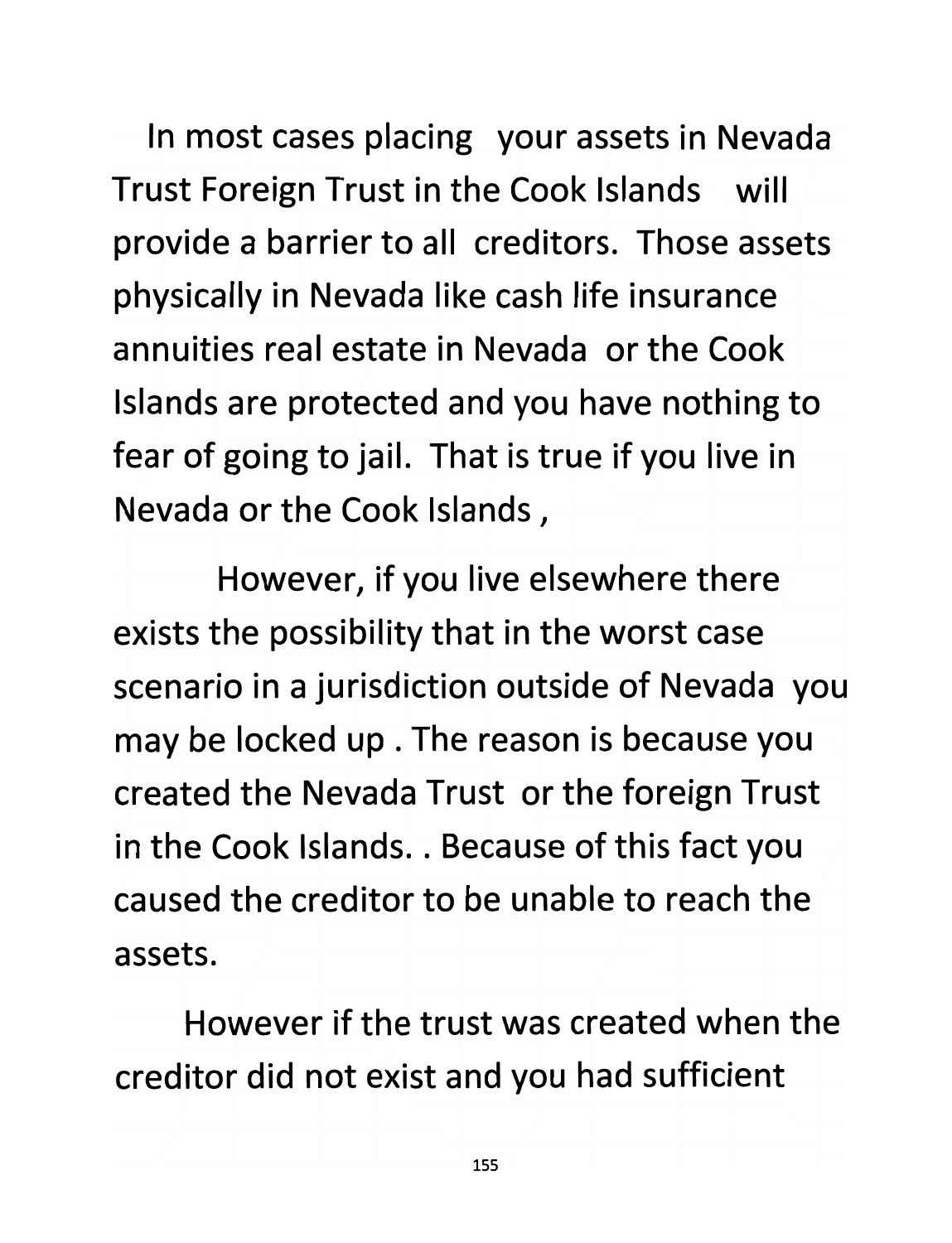*other assets to pay all current creditors the chances that a non Nevada judge would lock you up are negligible.*

*IN THE CONTINGENCY THAT THERE DOES EXISTS A REAL CHANCE THAT YOU WILL BE LOCKED UP YOU FOLLOW THE ADVICE OF THE BAN KRUPCY ATTORNEY.*

*[47]The best jurisdiction that allows protection after <sup>34</sup> year the creditors can no longer reach your assets is by placing your assets in a Trust in the Cook Islands 1000 miles off New Zealand.*

*[48] Even there court cases exist that the debtors were imprisoned in the USA for*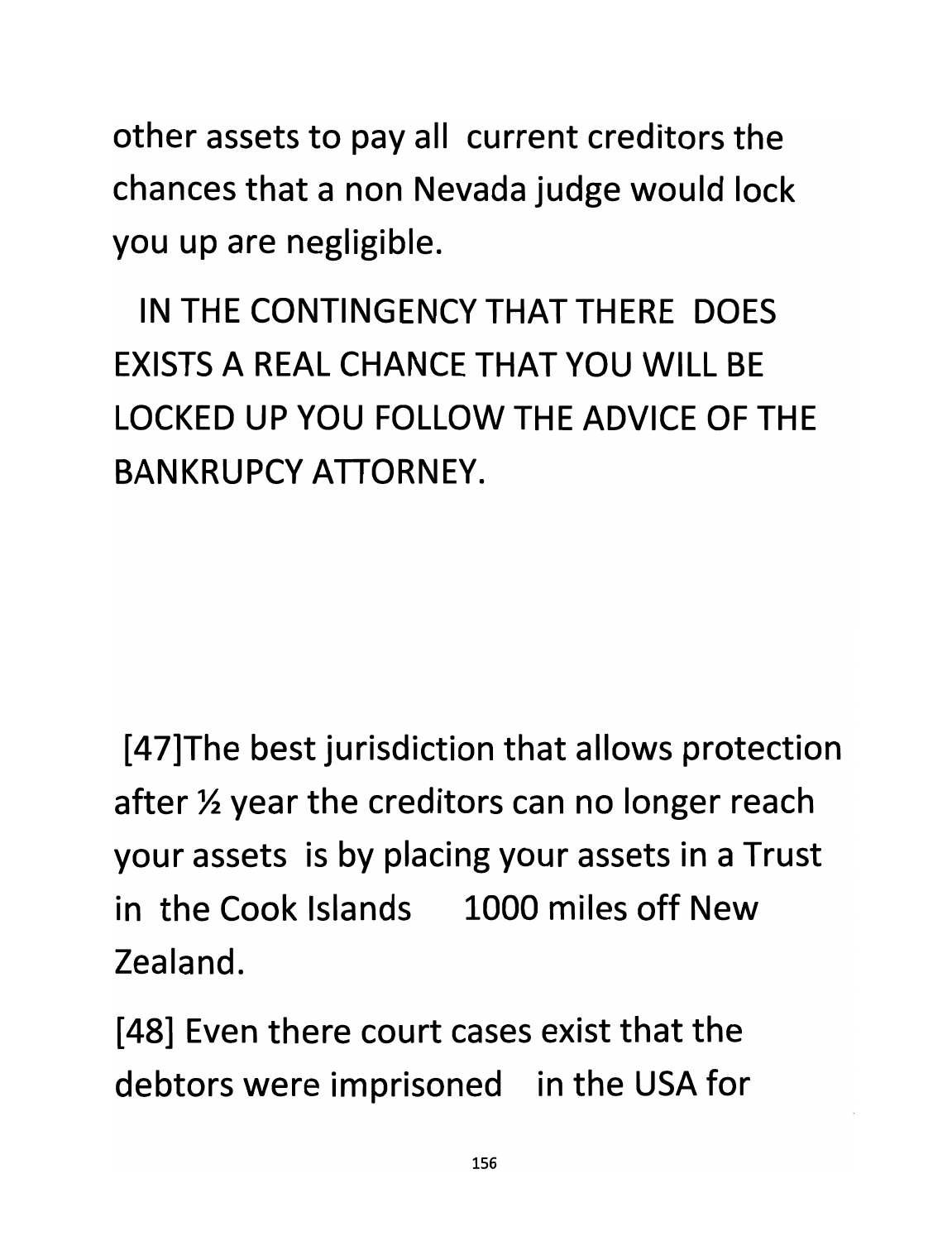*contempt of not following the orders of the USA Court.*

*[49] It costs the creditors a fortune and the debtors a fortune to defend themselves .*

*[50] Plus the time the debtor spends in jail unable to conduct his business.*

*[51] How much did he lose in terms of money to defend himself and loss of earnings by not attending his business ?*

*[52] He could have lost all his customers and lost his business.*

*[53] How much hardship did he create for himself and his family?*

*[54] The only real creditor protection is the Federal retirement plan DEFINED Benefit Plan that I HAVE ADVISED.*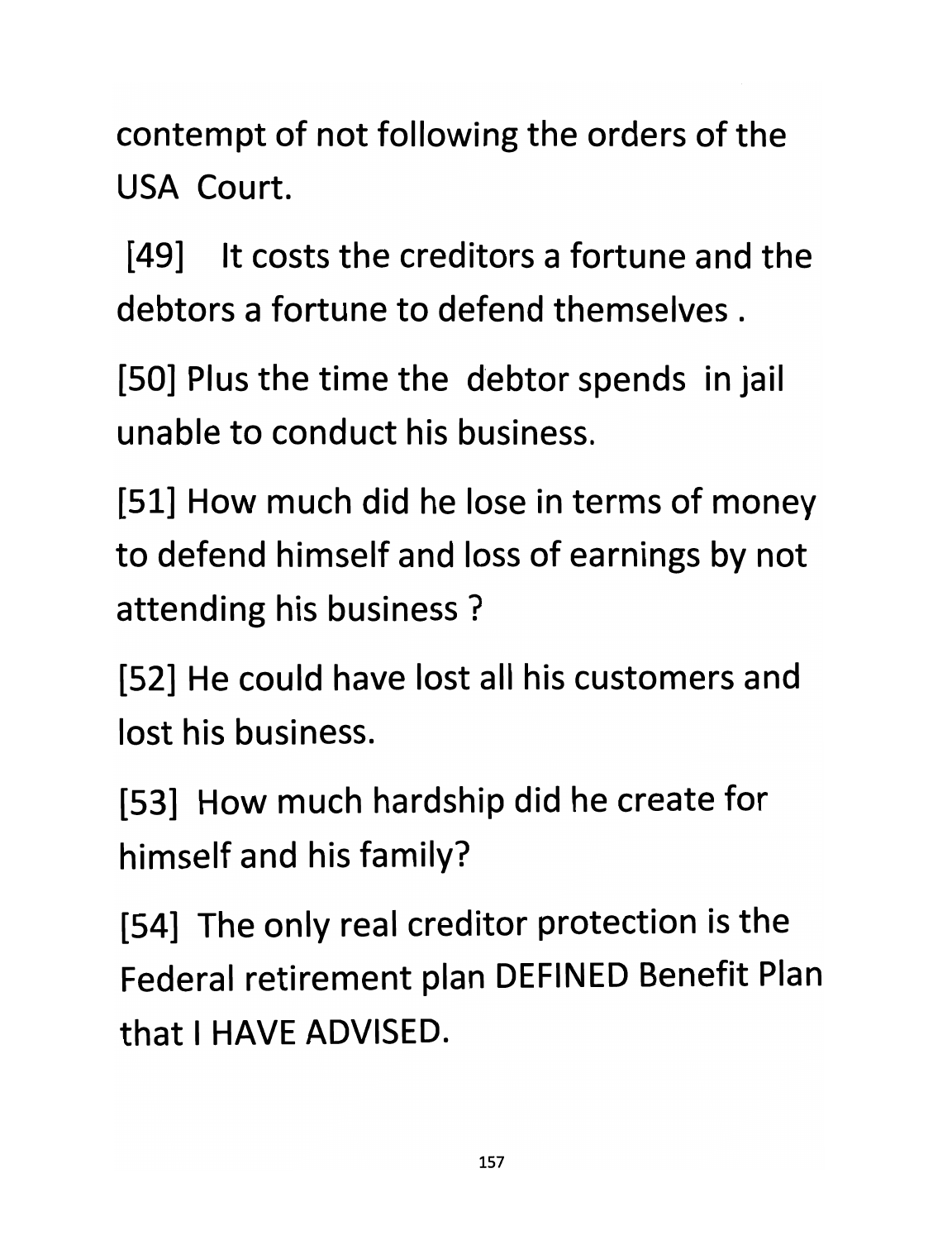*[55] There exists a federal law that states that no civil State law or order from any Court of law can trump the*

*FEDERAL LAW OF ALIENTION OF PENSION FUNDS IN A LEGITIMATE PENSION PLAN.THAT MEANS NO CREDITOR CAN TOUCH YOUR MONEY. NO JUDGE CAN OVER RULE THIS LAW AND IMPRISON YOU.*

*[56] ONLY IF YOU OWE TAXES THE IRS OR THE STATE CAN GRAB THE MONEY IN THE PENSION PLAN.*

*[57] ONE WHO IS SEPARATED OR DIVORED AND OWES CHILD SUPPORT OR ALIMONY CAN BE ORDERED BY COURT TO PAY FROM THE PENSION PLAN UNDER CERTAIN CIRCUMSTANCES.*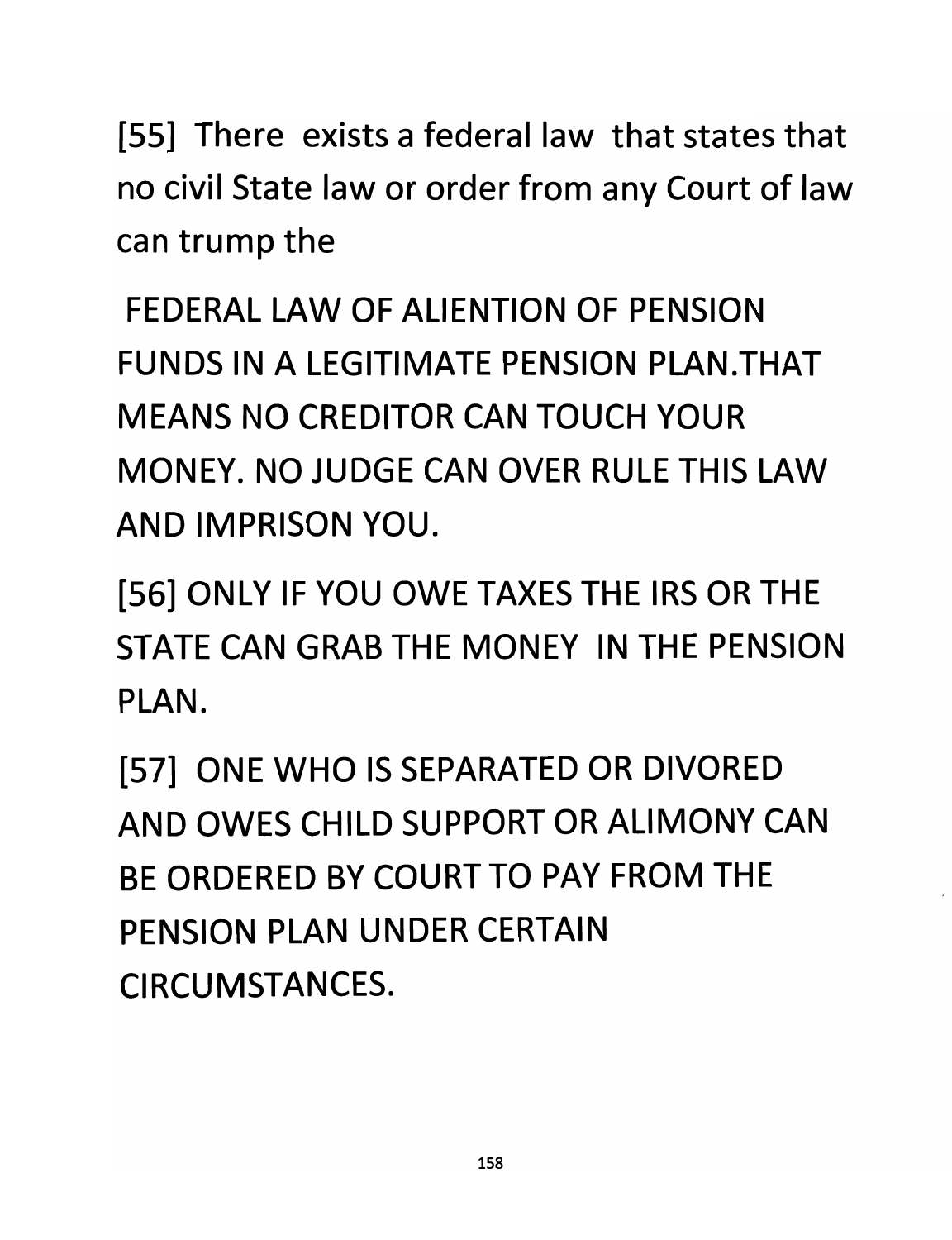*[58]For alimony the wife must be at least 50 years of age. I do not know the circumstances for child support. I have to research this topic. IF HE REFUSES HE GOES TO JAIL.*

*[59] The cost of making a*

*Nevada Trust paid to Nevada lawyer 2,500*

*Nevada LLC 1,200*

*This is important in order to have an other layer of protection.*

*It also is wise not to place more than one asset in an LLC AND TRUST. Have separate LLC s and Trusts for each of your assets.*

*Thus if the creditor breaches one trust he has to start from zero and do battle all over*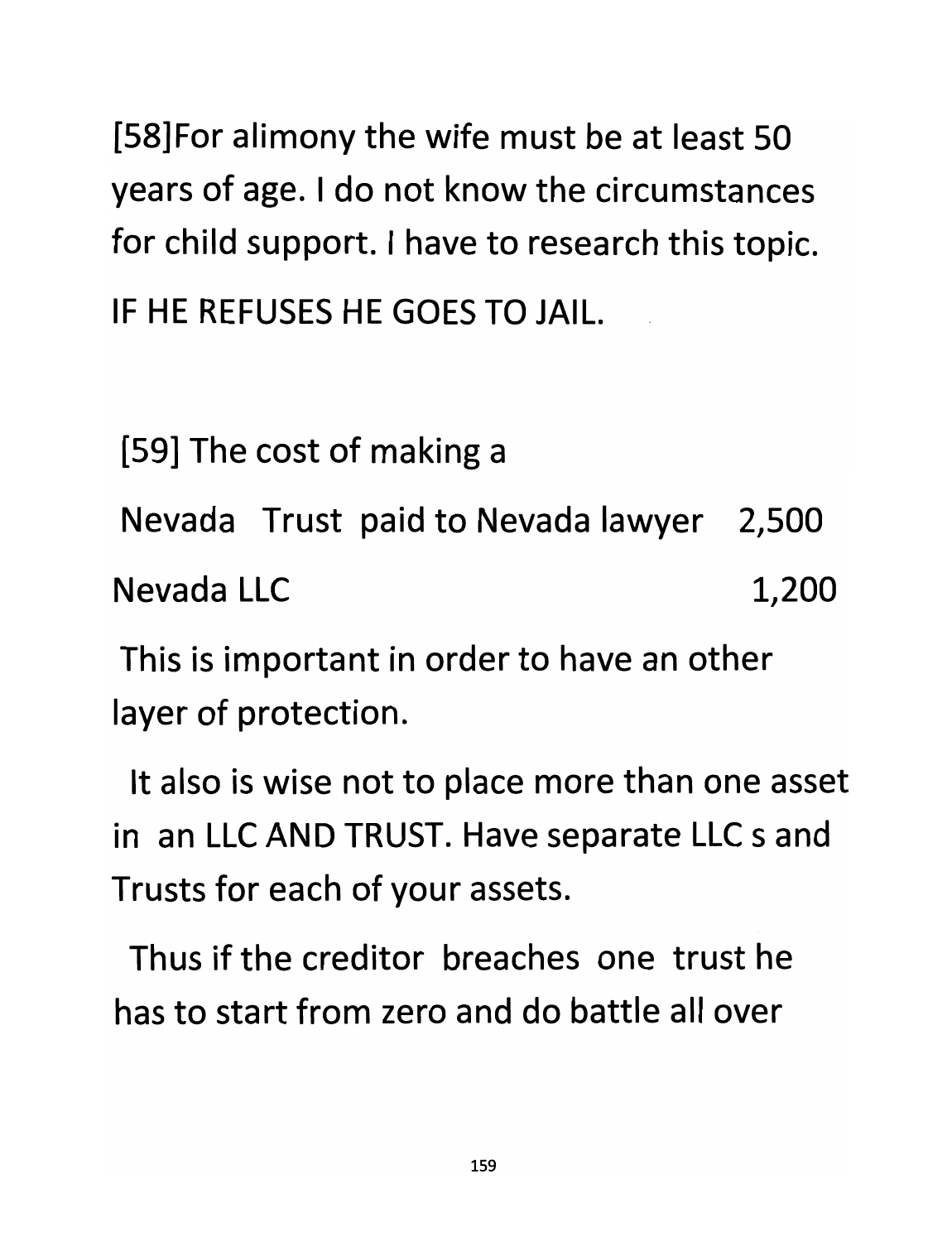*again to reach other assets hidden and protected in an other trust.*

*It is wise to scatter the jurisdiction of the Trusts . Create trusts for different assets in the following states that have asset protection. New Hamshire South Dakoda Delaware Alaska Ohio Wyoming .*

*In my opinion Nevada State has more protection. Delaware State insists you keep assets there for 4 years before they get protection. Delaware State has had the longest history of asset protection. THEIR LAWS ARE MORE STABLE BECAUSE THEY HAVE BEEN TESTED THE LONGESTT BY SUITS IN THE COURTS. One does not know how Nevada laws will stand up in court cases. They are new in comparison to Delaware . The other states are also new in comparison to Delaware.*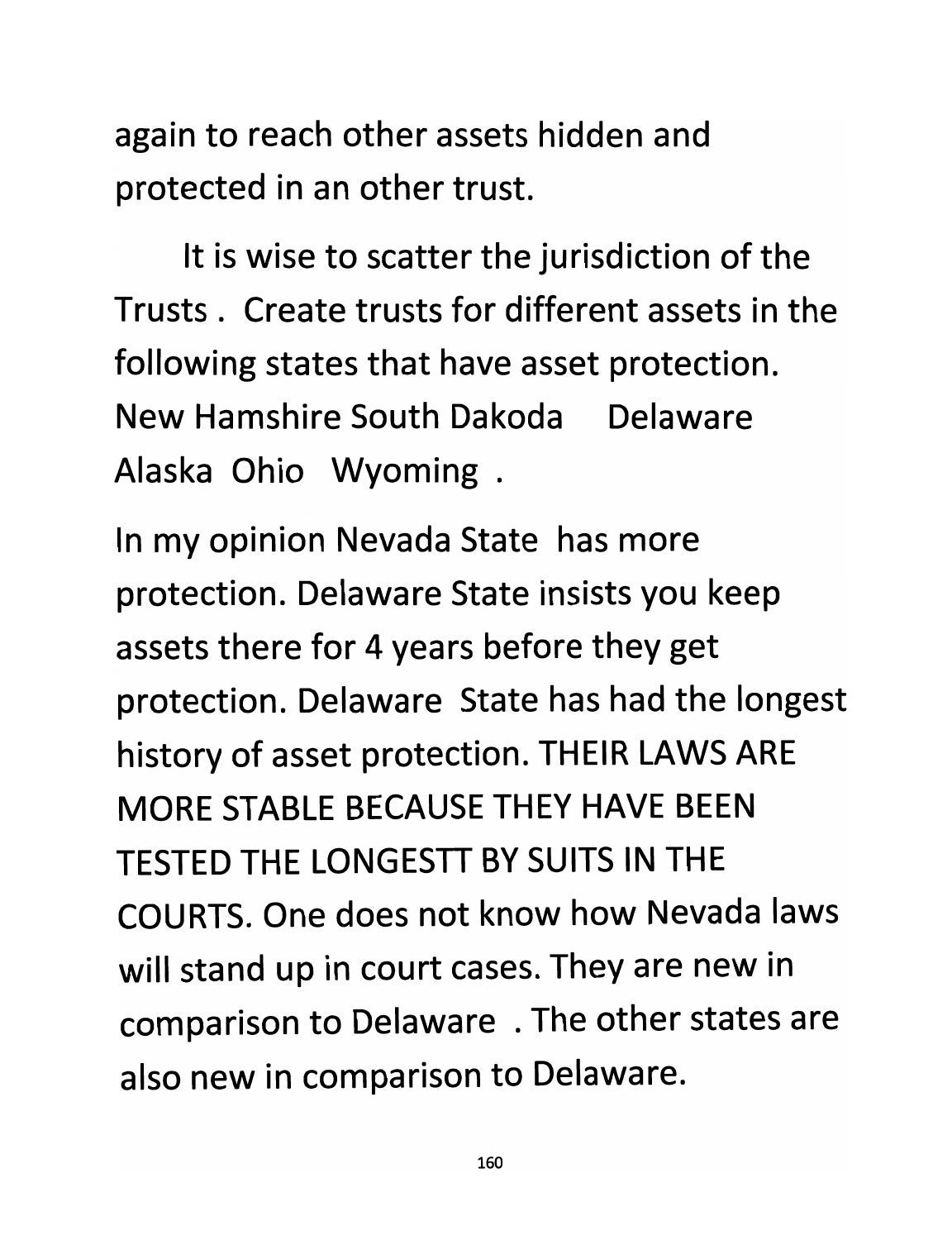*If you do not have any one threatening you now- there exists no creditors that are .or will be suing you on your radar- it may be smart to use a Delaware trust. Since we are dealing with a an older more tested commodity.*

*You can also use asset protection in foreign countries such as the Cook Islands.*

*In that way you will not be an easy target. Before any attorney agrees to take a case on a contingency basis to sue, the attorney surveys the field. If you make trusts where there exist numerous and formidable obstacles, the attorney will leave you alone. He/she will rather sue an easier target.*

*Thus you will never be sued in the first place by virtue of creating the trusts. Never mind all the weaknesses that we have enumerated.*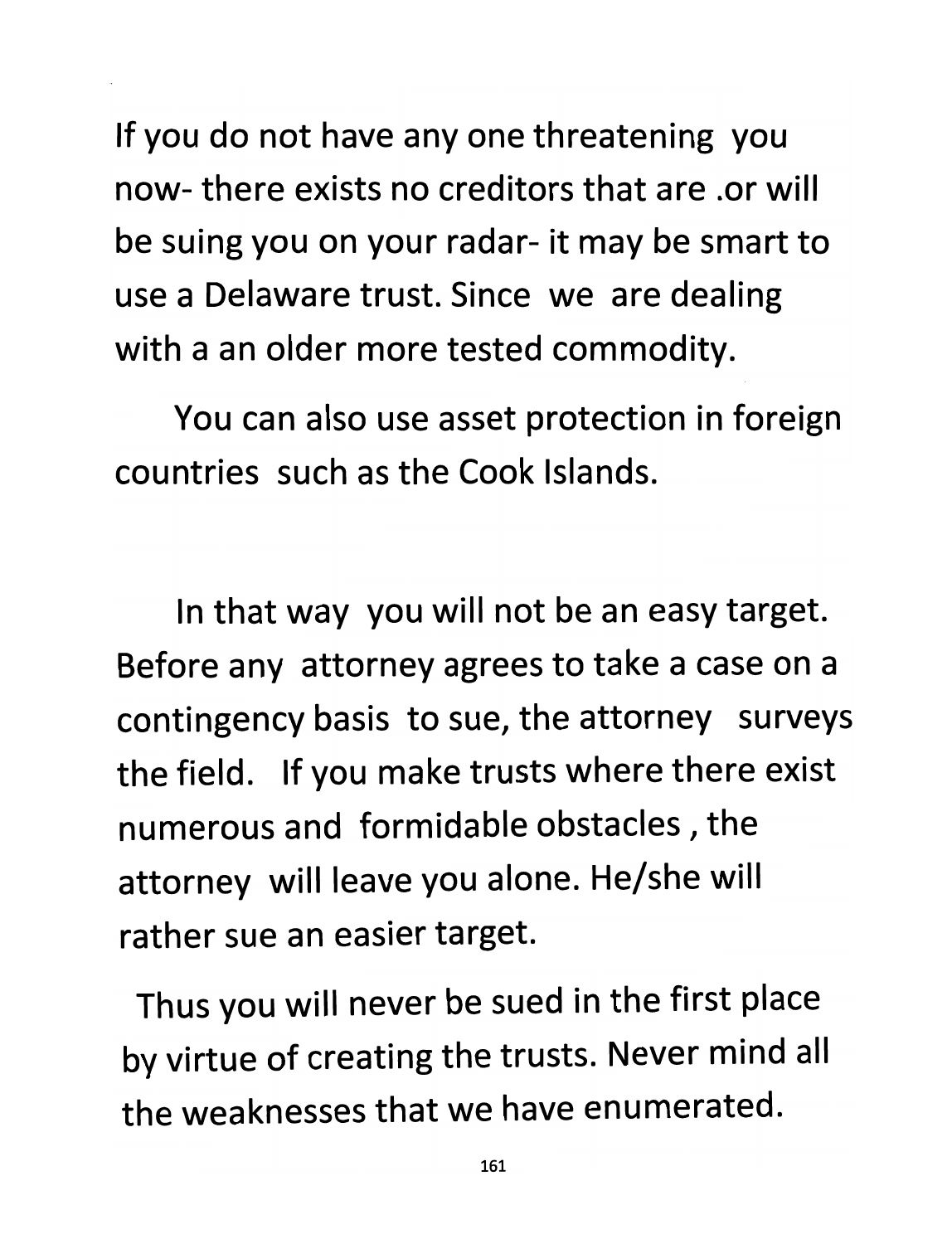*In the contingency that you will be sued the creditor will more readily settle on your terms rather than spend millions and time that he /she could devote to more productive goals.*

*For these reasons it pays to create a trust.*

*Getting back to the Nevada Trust.*

*The cost to create a NEVADA TRUST IS 2,500. the laws of Nevada change every two years . The trust may have to be redone and there will be an other fee. I do not know the amount.*

*YEARLY MAINTENACE Nevada trustee to Nevada lawyer 2,500 Nevada LLC 1,250*

*The LLC MAY HAVE TO BE REDONE EVERY 2 YEARS OR AMENDED. I DO NOT KNOW THE COST.*